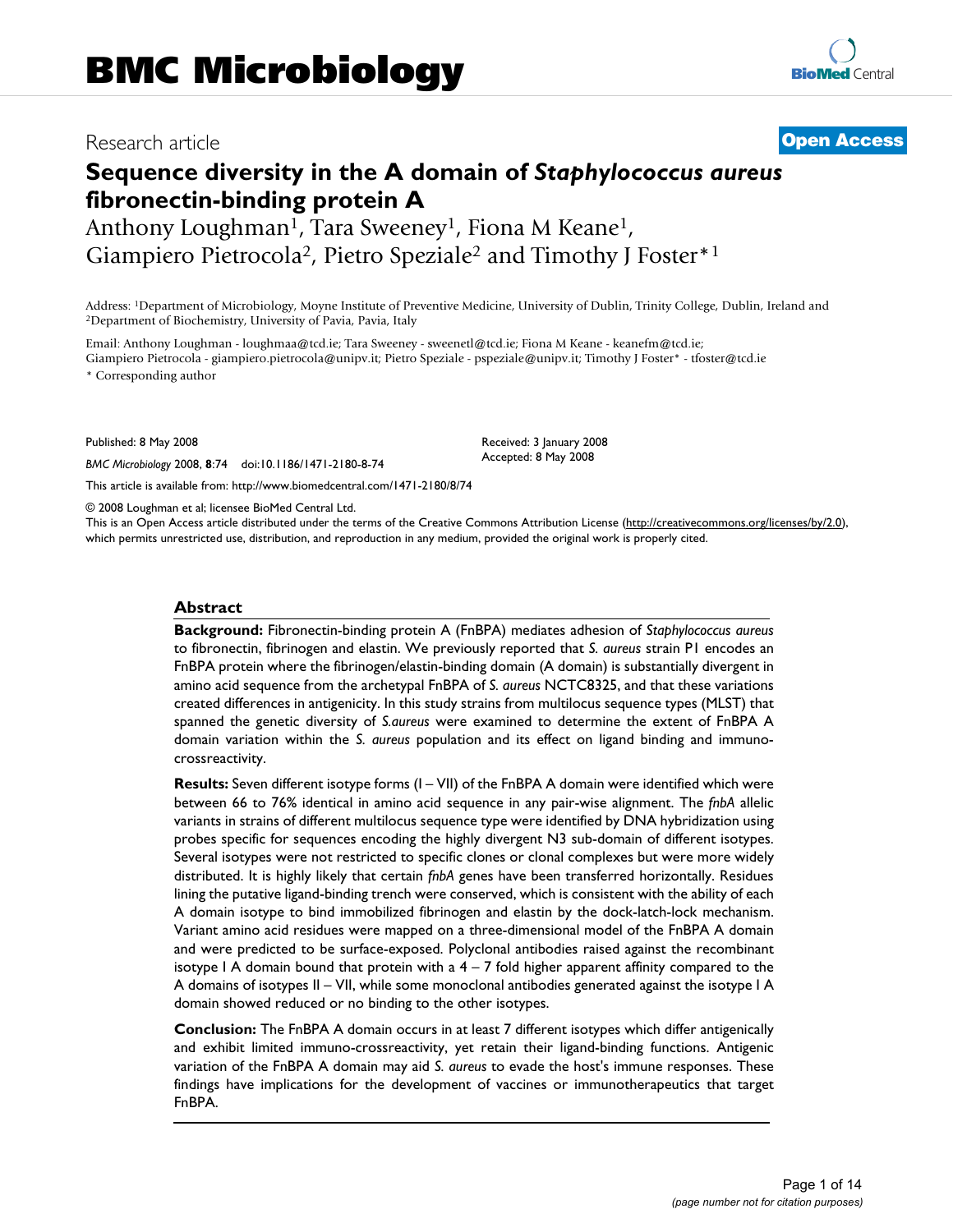### **Background**

*Staphylococcus aureus* is a commensal of the moist squamous epithelium of the human anterior nares [1]. It is also an opportunistic pathogen that can cause conditions ranging from superficial skin infections to serious invasive diseases such as septicaemia, infective endocarditis and septic arthritis [2].

*S. aureus* can express an array of surface proteins that mediate bacterial binding to plasma proteins and constituents of the extracellular matrix [3], which promote colonization of diverse anatomical sites and contribute to virulence. Many strains can express two distinct fibronectin-binding proteins (FnBPA and FnBPB) which are encoded by the two closely linked genes *fnbA* and *fnbB* [4,5]. However some strains only contain a single gene encoding FnBPA [6]. FnBPA can specifically bind to fibronectin, fibrinogen and elastin [7-9]. FnBPA mediates internalization of *S. aureus* into epithelial and endothelial cells [7,10], promotes rapid aggregation of human platelets [11,12], and is a virulence factor in experimental endocarditis and septic arthritis infection studies [13,14].

Previous work in our group has focused on the binding of the FnBPA N-terminal A domain to fibrinogen and elastin [8,15]. The A domain is predicted to comprise three separately folded sub-domains N1, N2, and N3, similar to the fibrinogen-binding A domains of *S. aureus* ClfA and *Staphylococcus epidermidis* SdrG [16,17]. The X-ray crystal structure of the N23 sub-domains of ClfA and SdrG have been solved in their apo forms and show striking similarities to each other, despite the fact that they are only ~20% identical at the amino acid level [16,17]. Sub-domains N2 and N3 are independently folded in a novel type of immunoglobulin fold (DEv-IgG). The N2 and N3 domains of SdrG are separated by a hydrophobic trench, which binds the fibrinogen β-chain peptide [17]. *In silico* docking studies and mutagenesis revealed that the trench separating N2 and N3 in ClfA is the binding site for the Cterminal fibrinogen γ-chain peptide [16]. A structural model of the FnBPA A domain has a very similar conformation to the solved structures of SdrG and ClfA, including the hydrophobic trench [15]. Residues lining this trench are crucial in binding of the FnBPA to both fibrinogen and elastin [15].

We previously demonstrated that the FnBPA A domain from strain P1 differs substantially from 8325-4 FnBPA, sharing only 73.5% identical amino acids. This was sufficient to create differences in surface-exposed epitopes which affected immuno-crossreactivity, while ligand binding activity was conserved [15]. This study aimed to study a well-characterized strain collection of human origin [18], and human isolates where genomes have been fully sequenced. Five novel FnBPA A domain isotypes

were discovered. Many of the isotypes were distributed widely amongst *S.aureus* strains of different MLST genotypes indicating horizontal transfer. Each isotype bound to immobilized fibrinogen and elastin with similar apparent affinities. Polyclonal and monoclonal antibodies raised against the isotype I FnBPA A domain showed reduced binding to other isotypes demonstrating differences in surface exposed epitopes between isotypes.

### **Results**

**fnbA** *gene variation in* **S. aureus** *whole-genome sequences* We previously reported that a portion of the *fnbA* gene encoding the fibrinogen and elastin-binding A domain (Figure 1) varied substantially in strain P1 compared to the archetypal fnbA gene of strain 8325-4 [15], resulting in FnBPA A domains which were 73.5% identical in amino acid sequence. Amino acid substitutions were nonrandomly distributed resulting in sub-domain N1 being the most conserved (91.4%), while sub-domains N2 and N3 were more divergent (78.3% and 59.2% identities respectively).

FnBPA A domain sequences from published S. aureus genome sequences (COL, USA300, MRSA252, MSSA476, MW2, N315 and Mu50) were analysed to determine if any further variation within the A domain was apparent. Amino acid sequences were aligned in pairwise combinations and the identities calculated. Strains COL, USA300 and 8325-4 contained highly similar FnBPA A domains (one amino acid substitution in COL). This FnBPA A domain is classified as isotype I. These three strains belong to MLST clonal complex 8 (CC8) [19], indicating a close phylogenetic relationship. Strain MRSA252 (ST-36), which belongs to the CC30/39 clonal complex [20], encoded an FnBPA A domain that was divergent from isotype I (75.3% identity) and is here called isotype II. Two CC-1 strains (MSSA476, MW2) contained fnbA genes specifying identical A domains, but shared only 76.7% and 80.5% residue identity with isotypes I and II respectively, and are here called isotype III. CC-5 strains (N315, Mu50) specified identical A domains that were very similar (94.5% amino acid identity) to the isotype III A domains of ST-1 strains. Variation between the A domains of ST-1 and ST-5 strains was confined to the N1 subdomains, while the N23 sub-domains were 100% identical. The classification of FnBPA A domains used in this study (for reasons discussed below) is based on the minimal ligand-binding N23 sub-domains, and therefore the ST-1 and ST-5 FnBPA A domains are classed as isotype III.

The FnBPA A domain from *S. aureus* strain P1 (ST-973), which we analyzed previously [15], was divergent from isotypes I, II and III and is called isotype IV. The divergent N23 sub-domains of isotypes I – IV share between 66.6 and 75.5% identity in any pairwise alignment (Table 3).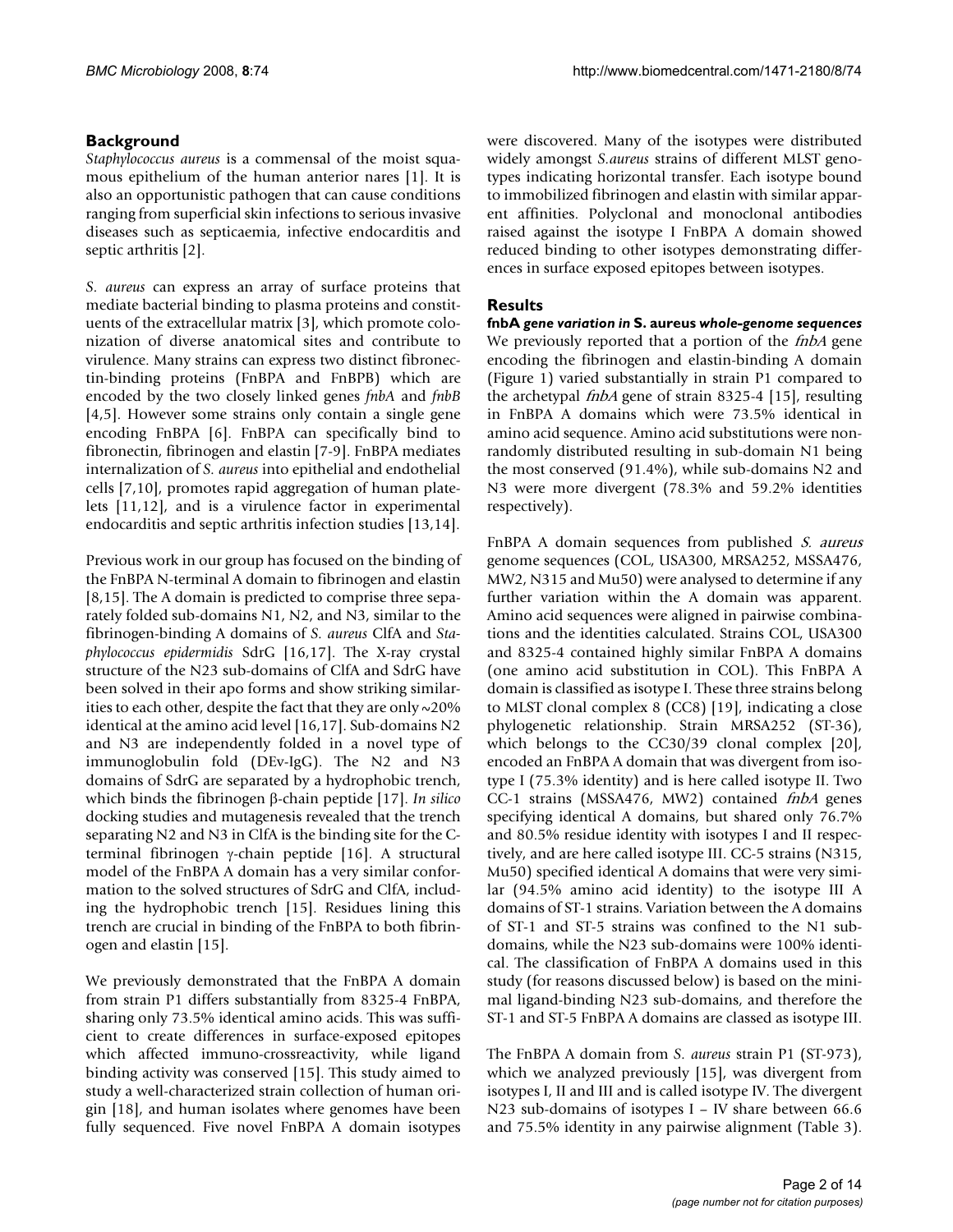$(a)$ 



### **Figure 1**

**Schematic representation of FnBPA from** *S. aureus* **8325-4**. **(a)** The N-terminus of FnBPA contains a signal sequence (S) followed by a 475 amino acid A domain, part of which is the binding site for fibrinogen and elastin. Adjacent to the A domain are eleven fibronectin-binding motifs that span residues 512–878 [27]. The C-terminus of FnBPA contains a prolinerich repeat (PRR), wall (W) and membrane (M)-spanning domains, and the sortase recognition motif LPETG. **(b)** The FnBPA A domain is predicted to comprise three independently-folded sub-domains N1 (37–193), N2 (194–337), and N3 (338–511) [15]. The His-tagged recombinant A domain isotype proteins  $(I - VII)$  analyzed during this study comprise the N2 and N3 subdomains. Type-specific DNA probes used for typing *fnbA* genes from clinical isolates by DNA hybridization contain approximately 300 nucleotides that encode the central portion of the highly divergent N3 sub-domain. The diagram also indicates positions of general primers used for amplifying *fnbA* gene sequences that encode the entire A domain plus flanking sequence. These *fnbA* gene fragments were used as templates in DNA hybridization experiments with type specific probes, and for sequencing from a select number of strains.

The N1 sub-domains are more conserved, with average identities of 90.5% between different isotypes. The C-terminal fibronectin-binding motifs 2 – 11 of FnBPA isotypes I – III were highly conserved in the genome sequences indicating that FnBPA A domains alone, in particular the N23 sub-domains, are subject to variation.

### *Variation of FnBPA A domains in carriage and clinical* **S. aureus** *strains*

A collection of S. aureus strains isolated from carriers and invasive disease patients has previously been analyzed by MLST [18]. Eleven strains representing major clonal complexes (CC15, CC22, CC25, CC45), minor groups (CC12, CC59, CC121), and singletons (ST-55, ST-101) were analyzed. Gene fragments encoding the entire A domain plus some flanking sequence were amplified from genomic DNA by PCR with flanking primers (Figure 1 and Table 2), cloned and sequenced. The deduced A domain amino

acid sequences indicated that 10 out of 11 strains encoded N23 sub-domains that are very similar to one of isotypes I – IV described above. Strains from ST-15 and ST-55 encoded isotype I (N23 > 95% identity to 8325-4). Strains from ST-30, ST-59, and ST-101 specfied isotype II (N23 > 97% identity to MRSA252). ST-22, ST-25, and ST-45 strains specified isotype III (N23 > 99% identity to MSSA476). ST-121 and ST-123 strains specified isotype IV (N23 > 96% identity to P1) (Table 1). A novel FnBPA N23 sub-domain sequence was found in S. aureus strain 3110 (ST-12) which was between 67.0% and 73.9% identical to A domain isoypes I – IV (Table 3) and is here called isotype V.

### *DNA hybridization analysis using* **fnbA** *isotype-specific probes*

To determine the distribution of FnBPA A domain isotypes  $I - V$  in *S. aureus* strains of different MLST genotypes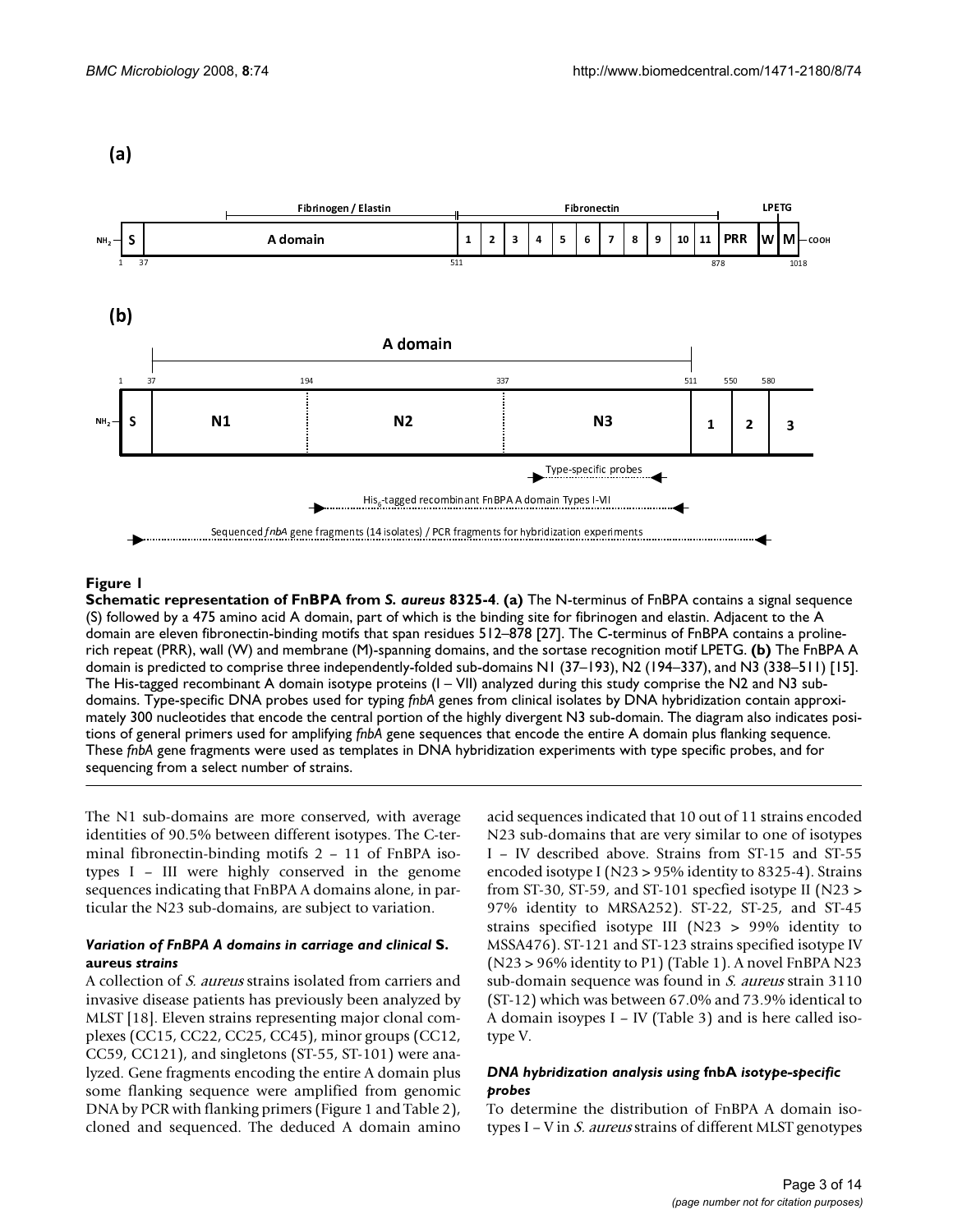| S. aureus strain | SΤ              | FnBPA isotype | Method of detection                 |  |  |
|------------------|-----------------|---------------|-------------------------------------|--|--|
| 8325-4           | 8               | Type I        | fnbA gene sequence [5]              |  |  |
| <b>USA300</b>    | 8               | Type I        | Genome sequence [46]                |  |  |
| COL              | 250             | Type I        | Genome sequence [47]                |  |  |
| 382              | 15              | Type I        | fnbA gene sequence [EMBL: AM749006] |  |  |
| 3029             | 55              | Type I        | fnbA gene sequence [EMBL: AM749009] |  |  |
| 964              | 18              | Type I        | DNA hybridization                   |  |  |
| 783              | 15              | Type I        | DNA hybridization                   |  |  |
| MRSA252          | 36              | Type II       | Genome sequence [20]                |  |  |
| 30 I I           | 30              | Type II       | fnbA gene sequence [EMBL: AM749007] |  |  |
| 3111             | 0               | Type II       | fnbA gene sequence [EMBL: AM749011] |  |  |
| 3175             | 59              | Type II       | fnbA gene sequence [EMBL: AM749013] |  |  |
| 4                | 39              | Type II       | DNA hybridization                   |  |  |
| 304              | 39              | Type II       | DNA hybridization                   |  |  |
| 3132             | 2               | Type II       | DNA hybridization                   |  |  |
| 563              | 37              | Type II       | DNA hybridization                   |  |  |
| 138              | 30              | Type II       | DNA hybridization                   |  |  |
| 316              | 49              | Type II       | DNA hybridization                   |  |  |
| 116              | 9               | Type II       | DNA hybridization                   |  |  |
| 863              | 20              | Type II       | DNA hybridization                   |  |  |
| 3077             | 17              | Type II       | DNA hybridization                   |  |  |
| 3084             | 52              | Type II       | DNA hybridization                   |  |  |
| MSSA476          | T               | Type III      | Genome sequence [20]                |  |  |
| MW <sub>2</sub>  | T               | Type III      | Genome sequence [48]                |  |  |
| N315             | 5               | Type III      | Genome sequence [49]                |  |  |
| Mu50             | 5               | Type III      | Genome sequence [49]                |  |  |
| 182              | 22              | Type III      | fnbA gene sequence [EMBL: AM749015] |  |  |
| 205              | 25              | Type III      | fnbA gene sequence [EMBL: AM749004] |  |  |
| 233              | 45              | Type III      | fnbA gene sequence [EMBL: AM749005] |  |  |
| 162              | L               | Type III      | DNA hybridization                   |  |  |
| 617              | 45              | Type III      | DNA hybridization                   |  |  |
| PI.              | 973             | Type IV       | fnbA gene sequence [EMBL: AM749002] |  |  |
| 3015             | 123             | Type IV       | fnbA gene sequence [EMBL: AM749008] |  |  |
| 3187             | 2               | Type IV       | fnbA gene sequence [EMBL: AM749014] |  |  |
| 52               | 188             | Type IV       | DNA hybridization                   |  |  |
| 3089             | 97              | Type IV       | DNA hybridization                   |  |  |
| 3110             | 12              | Type V        | fnbA gene sequence [EMBL: AM749010] |  |  |
| $\overline{2}$   | $\overline{7}$  | Type V        | DNA hybridization                   |  |  |
| 402              | 13              | Type V        | DNA hybridization                   |  |  |
| <b>RF122</b>     | 151             | Type VI       | Genome sequence (unpublished)       |  |  |
| 19               | $\overline{10}$ | Type VI       | fnbA gene sequence [EMBL: AM749003] |  |  |
| 3153             | 207             | Type VII      | fnbA gene sequence [EMBL: AM749012] |  |  |
| H7639            | 80              | Type VII      | fnbA gene sequence [21]             |  |  |
|                  |                 |               |                                     |  |  |

**Table 1: FnBPA A domain (N23) isotype distribution in** *S. aureus* **strains**

we used DNA hybridization with isotype-specific probes homologous to a portion of the highly divergent N3 subdomain. DNA encoding the entire A domain was amplified from strains to be typed (Table 2 and Figure 1). PCR products were spotted onto membranes and hybridized with the DIG-labelled type-specific probes. An example of a hybridization experiment is shown in Figure 2. The probes were shown to be type-specific as each probe only hybridized to the appropriate control *fnbA* fragment (top row of blots). This allowed for rapid typing of multiple strains without the requirement for sequencing. In the example shown, *fnbA* gene fragments of any given strain only hybridized with one probe (Figure 2). The hybridization data for A domain typing of strains is summarized in Table 1.

fnbA DNA from  $S$ . aureus strains 19 (ST-10) and 3153 (ST-207) did not hybridize with any probe (Figure 2), indicating that they express a novel FnBPA isotype. The fnbA gene fragments from these two strains were cloned and sequenced, and the deduced A domain protein sequences were compared to the sequences of A domains types I – V. The A domain of S. aureus strain 19 (ST-10) was novel and is called isotype VI (N23, 65.9 – 69.1% identical to isotypes  $I - V$ ; Table 3). It was very similar (97.8% identity) to the FnBPA A domain of bovine strain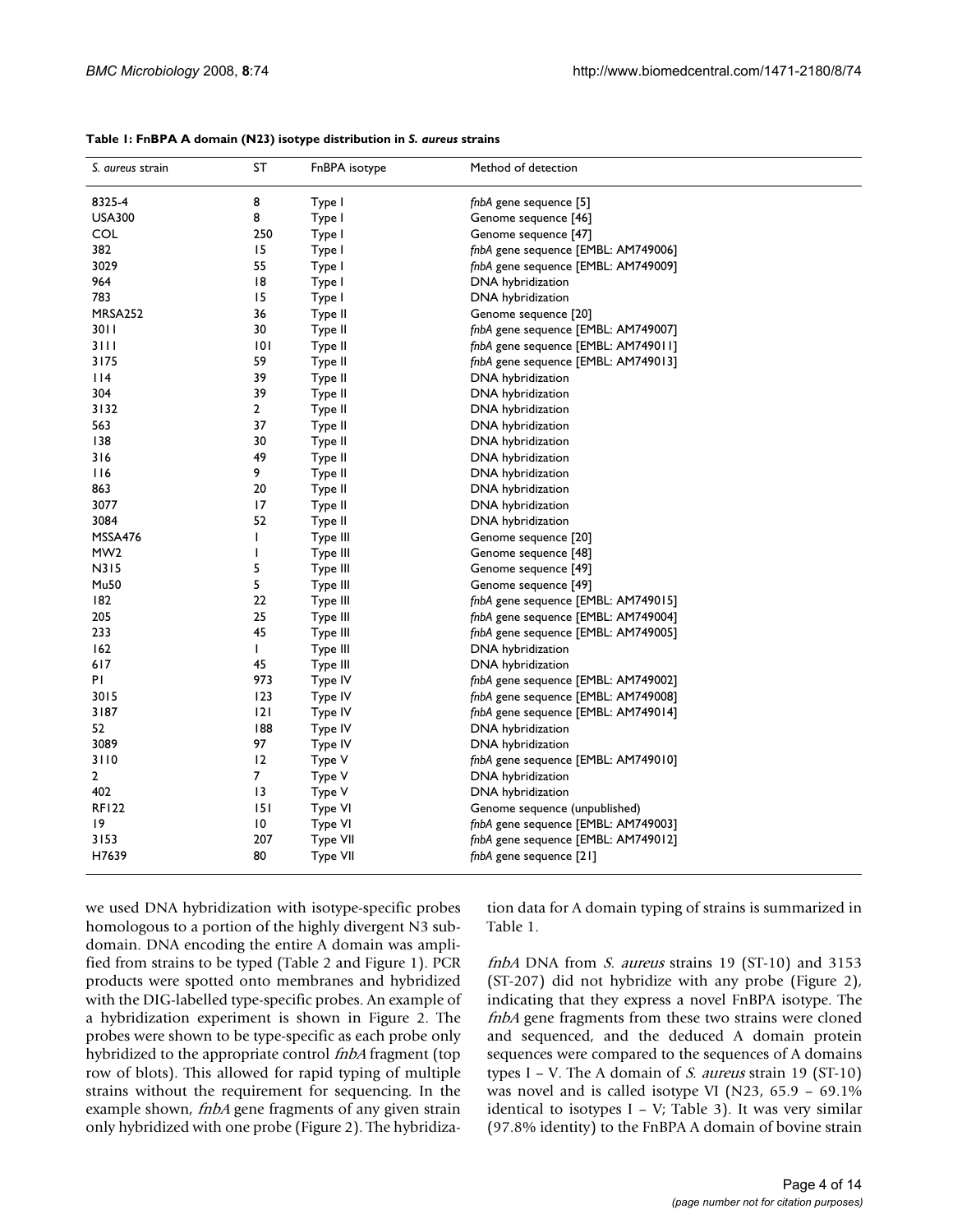### **Table 2: Primers**

| Primer                          | Sequence $(5' - 3')^*$          |  |  |  |  |
|---------------------------------|---------------------------------|--|--|--|--|
| <b>Flanking primers</b>         |                                 |  |  |  |  |
| pfnbA Adom F                    | CCGAAGCTTGTGAAAAACAATCTTAGGTAC  |  |  |  |  |
| pfnbA Adom R                    | CCGGGATCCTATCAATAGCTGATGAATCCG  |  |  |  |  |
| Type-specific probe primers     |                                 |  |  |  |  |
| pfnbA N3 I F                    | AAAGGTAGTAATCAAATGG             |  |  |  |  |
| pfnbA N3 IR                     | <b>GTTAAGGTATATCCTCTATC</b>     |  |  |  |  |
| pfnbA N3 II F                   | <b>GATAGTGTTACTGTAACGG</b>      |  |  |  |  |
| pfnbA N3 II R                   | TAGCGATTTTCAGGGTATC             |  |  |  |  |
| pfnbA N3 III F                  | TAGTAATTTAGCTGGTGGAC            |  |  |  |  |
| pfnbA N3 III R                  | GATATCCCCCATAAACATAG            |  |  |  |  |
| pfnbA N3 IV F                   | CAAAGCAAATGGAAATGCTC            |  |  |  |  |
| pfnbA N3 IVR                    | AGTTGGTATCCCAAATGAG             |  |  |  |  |
| pfnbA N3 V F                    | GAAAGGTAGCAACTCTAATG            |  |  |  |  |
| pfnbA N3 V R                    | TGTTAATGTATAGCCGTGG             |  |  |  |  |
| pQE30 expression vector primers |                                 |  |  |  |  |
| pfnbApQE II F                   | CGCGGATCCGGTACAGATGTGACAAGTAAAC |  |  |  |  |
| pfnbApQE II R                   | CCGAAGCTTATATTTTCCATCACCATTAGC  |  |  |  |  |
| pfnbApQE III F                  | CGCGGATCCGGTACAGATGTGACAAGTAAAG |  |  |  |  |
| pfnbApQE III R                  | CCGAAGCTTATTTTTACCATTGCCGTCAG   |  |  |  |  |
| pfnbApQE V F                    | CCGGGATCCGGCACAGATGTTACAAGTAAAG |  |  |  |  |
| pfnbApQE VR                     | CCGAAGCTTATATTTTCCATCACCATTAGC  |  |  |  |  |
| pfnbApQE VI F                   | CTAGGATCCGGCACAGATGTGACAAGTAAAG |  |  |  |  |
| pfnbApQE VI R                   | CCGAAGCTTATTTTTACCATTACCATCAGC  |  |  |  |  |
| pfnbApQE VII F                  | CCGGGATCCGGTACAGATGTGACAAGTAAAG |  |  |  |  |
| pfnbApQE VII R                  | CCGAAGCTTATTTTGACCATTACCATCTGC  |  |  |  |  |

\*restriction endonuclease sites underlined

RF122 (ST-151), the genome sequence of which is available. The A domain of strain 3153 (ST-207) was also novel, and is called isotype VII (N23, 66.6 – 68.8% identical to types I – VI (Table 3)). Isotype VII of strain 3153 is similar (N23, 94.4% identity) to the A domain present in an ST-80 strain [21].

**Table 3: Percentage amino acid identities of A domain isotypes I – VII\***

|     |       | н    | Ш    | IV   | ν    | ۷ı   | VII  |
|-----|-------|------|------|------|------|------|------|
|     | 100   | 66.6 | 69.1 | 68.4 | 73.9 | 68.0 | 68.2 |
| н   | 66.6  | 100  | 73.4 | 71.8 | 67.0 | 65.9 | 67.2 |
| Ш   | 69. I | 73.4 | 100  | 75.5 | 68.0 | 69.1 | 68.5 |
| IV  | 68.4  | 71.8 | 75.5 | 100  | 72.6 | 67.2 | 67.0 |
| v   | 73.9  | 67.0 | 68.0 | 72.6 | 100  | 68.6 | 66.6 |
| VI  | 68.0  | 65.9 | 69.1 | 67.2 | 68.6 | 100  | 68.8 |
| VII | 68.2  | 67.2 | 68.5 | 67.0 | 66.6 | 68.8 | 100  |

\* Pairwise alignments were performed using the amino acid sequences of the N23 sub-domains of the FnBPA A domain. Sequences used in the alignments were from the following *S. aureus* strains: isotype I – 8325-4; isotype II – MRSA252; isotype III – MSSA476; isotype IV – P1; isotype V – 3110; isotype VI – 19; isotype VII – 3153.

### *Distribution of FnBPA isotypes I – VII in strains of different MLST types*

The N1 sub-domain of FnBPA is highly conserved (92.4% amino acid identity between isotypes), while subdomains N2 and N3 are more divergent (77.5% and 66.2% average amino acid identity, respectively). Neighbour joining (NJ) trees based on DNA sequences of the fnbA allelic variants demonstrate N2 and N3 sequences appear to have co-evolved. For example, strains of ST-36, ST-30, ST-59 and ST-101 have *fnbA* genes encoding isotype II A domains that are greater than 97% identical. In the *fnbA* N2 NJ tree (Figure 3b) and the *fnbA* N3 NJ tree (Figure 3c) sequences from these strains clustered together. Similarly, strains carrying isotype I (ST-8, ST-250, ST-15, ST-55), isotype III (ST-1, ST-5, ST-22, ST-25, ST-45), isotype type IV (ST-121, ST-123, ST-973), or isotype VI (ST-10, ST-151) clustered similarly according to N2 and N3 *fnbA* sequence (Figures 3b and 3c). Therefore N2 and N3 sub-domains are always associated in a single combination, which is likely to conserve ligand binding functions. For this reason, we have defined isotypes based on the highly variable N23 sub-domain amino acid sequences.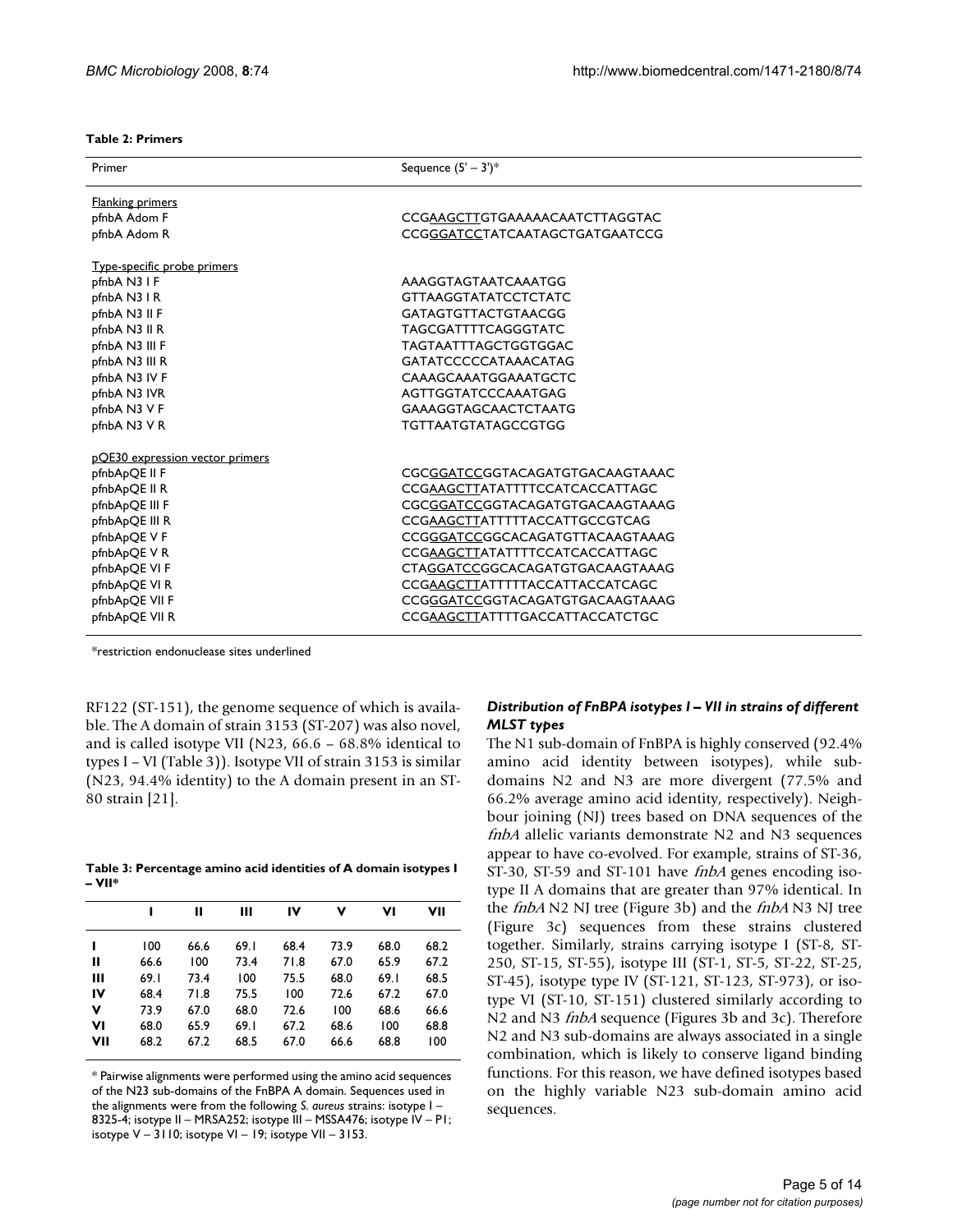![](_page_5_Figure_2.jpeg)

### Figure 2

**FnBPA A domain typing of** *S. aureus* **strains by dot blot hybridization**. Genomic DNA from *S. aureus* isolates was purified, and the *fnbA* gene fragment encoding the entire A domain was amplified by PCR. Five ng purified *fnbA* DNA from each isolate was spotted onto nitrocellulose membranes and probed with DIG-labelled *fnbA* type-specific probes corresponding to isotype I (**a**), isotype II (**b**), isotype III (**c**), isotype IV (**d**) and isotype V (**e**). *fnbA* DNA from isolates 8325-4, MRSA252, MSSA476, P1 and 3110 (top row of blots) were used as controls. The MLST genotypes of strains typed here are given in Table 1.

The N1 sub-domain sequences appear to have evolved in distinct manner from the N23 sub-domain sequences (Figure 3). For example, isotype III (N23) A domains of MSSA476 (ST-1) and N315 (ST-5) are 100% identical, while their N1 sub-domains have only 86.2% identity. The DNA sequences encoding N1 sub-domains are generally highly conserved, reflected by the low number of substitutions per site (Figure 3a), and their phylogeny does not appear to match that of the N2 or N3 sub-domain encoding sequences (Figure 3), indicating a different pattern of evolution not related to ligand binding activity. It should be noted that in strains of the same ST (e.g. ST-1

![](_page_5_Figure_7.jpeg)

### **Figure 3**

**Evolutionary relationships of** *fnbA* **N1, N2 and N3 allele sequences**. *fnbA* gene segments encoding the entire FnBPA A domain were sequenced from 14 isolates from divserse MLST genotypes. Strain P1 (ST-973)*fnbA* was sequenced previously [15]. In addition, the *fnbA* gene sequences from MSSA 476 (ST-1); N315 (ST-5); MRSA252 (ST-36); COL (ST-250); RF122 (ST-151) as well as the archetype *fnbA* sequence from 8325-4 (ST-8) were included. The evolutionary history was inferred using the Neighbor-Joining method [43]. Neighbour-joining trees were constructed using *fnbA* DNA sequences encoding the subdomains N1 (a), N2 (b) and N3 (c) using MEGA 3. The percentage of replicate trees in which the associated taxa clustered together in the bootstrap test (500 replicates) are shown next to the branches [44]. The phylogenetic tree was linearized assuming equal evolutionary rates in all lineages [45]. The evolutionary distances were computed using the Maximum Composite Likelihood method and are in the units of the number of base substitutions per site.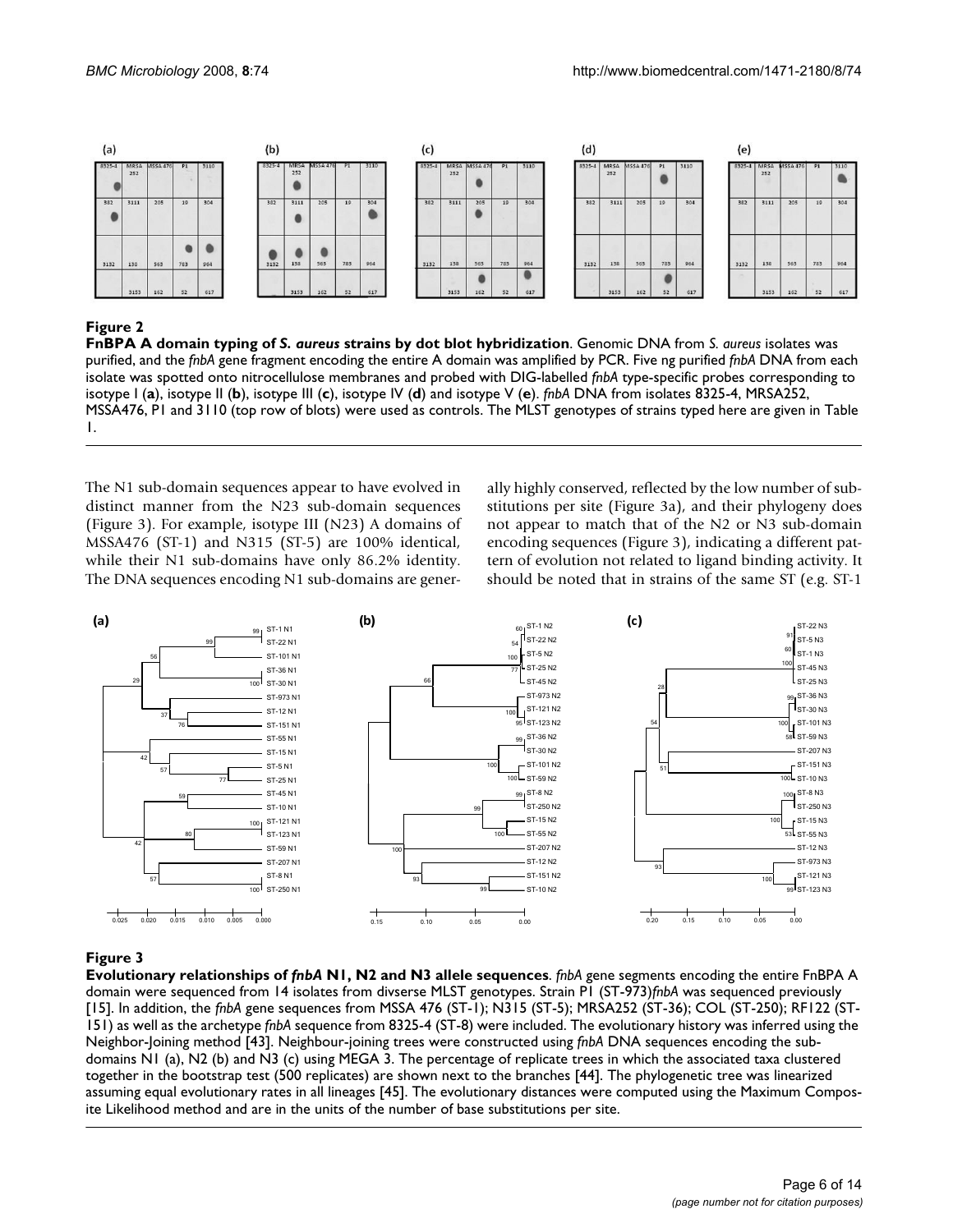strains MSSA476 and MW2), or strains within the same clonal complex (e.g ST-250 (COL) and ST-8 (8325-4) from CC8) the entire A domains (N123) are very highly conserved.

Figure 4 shows a NJ phylogenetic tree based upon the concatenated sequences of the 7 alleles used for MLST analysis. As MLST reflects the evolution of the stable core genome [22], this tree depicts the phylogenetic relatedness of the S. aureus strains studied here (Table 1). It is separated into two major groupings which reflect previous phylogenetic analysis using MLST alleles plus additional sequences from unlinked loci [23]. Some *fnbA* allelic variants were not restricted to specific clones or lineages, but were widely distributed throughout the population. For example, several strains from CC30/39 (ST-30, ST-36, ST-37, ST-39, ST-2) contained FnBPA isotype II (Figure 4), as did distantly related strains from Group 2 (ST-9, ST-20, ST-101). Also isotype III was found in Group 2 strains of ST-1, ST-5 and ST-25 and in Group 1 strains of ST-22 and ST-45 (Figure 4). Conversely, closely related types such as ST-80 and ST-12 in Group 2 have *fnbA* genes encoding isotypes VII and V respectively. The *fnbA* allele of the ST-80 strain H7639 was determined from a recent study of polymorphic genes in S. aureus [21]. These data suggest that *fnbA* genes have occasionally been horizontally transmitted between strains of different lineages.

### *Location of variant amino acid residues on molecular models of the FnBPA A domain*

The FnBPA A domain of *S. aureus* 8325-4 has a similar organization to the fibrinogen-binding A domain of *S. aureus* ClfA, the X-ray crystal structure of which has been solved [16]. A 3D model of the isotype I A domain of FnBPA closely resembles the ClfA structure [15]. Variant residues between isotypes I and IV were predicted to be mostly exposed on the surface of the protein model [15]. A similar analysis was performed here which showed that the variant residues of isotypes II, III, V, VI and VII were predicted to be exposed on the A domain surface (data not shown). Residues that were identified by mutagenesis as important in fibrinogen and elastin binding by the Type I A domain [15] were highly conserved across all isotypes. Structural models of isotypes II – VII were generated using the web based PHYRE program (data not shown) based on the crystal structure of ClfA. Each showed striking similarities to the isotype I model [15] (data not shown).

### *Binding of FnBPA A domains isotypes I – VII to immobilized fibrinogen and elastin*

The minimum ligand binding N23 sub-domains of isotype I and isotype IV were studied previously [15]. Here the N23 sub-domains of isotypes II, III, V, VI and VII were also expressed. Each isotype bound to immobilized fibrinogen and elastin in a dose-dependent and saturable

![](_page_6_Figure_8.jpeg)

### Figure 4

**Neighbour-joining phylogentic tree of concatenated MLST allele sequences**. Concatenated MLST allele sequences representing each strain were downloaded from the MLST database [39] and used to generate a neighbour joining tree using MEGA 3 [40]. The A domain isotypes carried by strains of each MLST genotype, determined by sequencing and hybridization analysis, are indicated. FnBPA A domain types from strains of ST-80 and ST-45 were determined from sequence data from a previous study of polymorphic genes in *S. aureus* [21]. The dashed line indicates the separation of the MLST genotypes into Groups 1 and 2, which is based on sequence data from MLST alleles and other unlinked loci [23].

manner (Figure 5). The apparent affinity of each isotype for fibrinogen was very similar with a half maximum binding concentration of ca. 10 nM (Figure 5a). The isotype I A domain bound elastin with a half maximum of 45 nM whereas isotypes II – VII had a higher affinity with a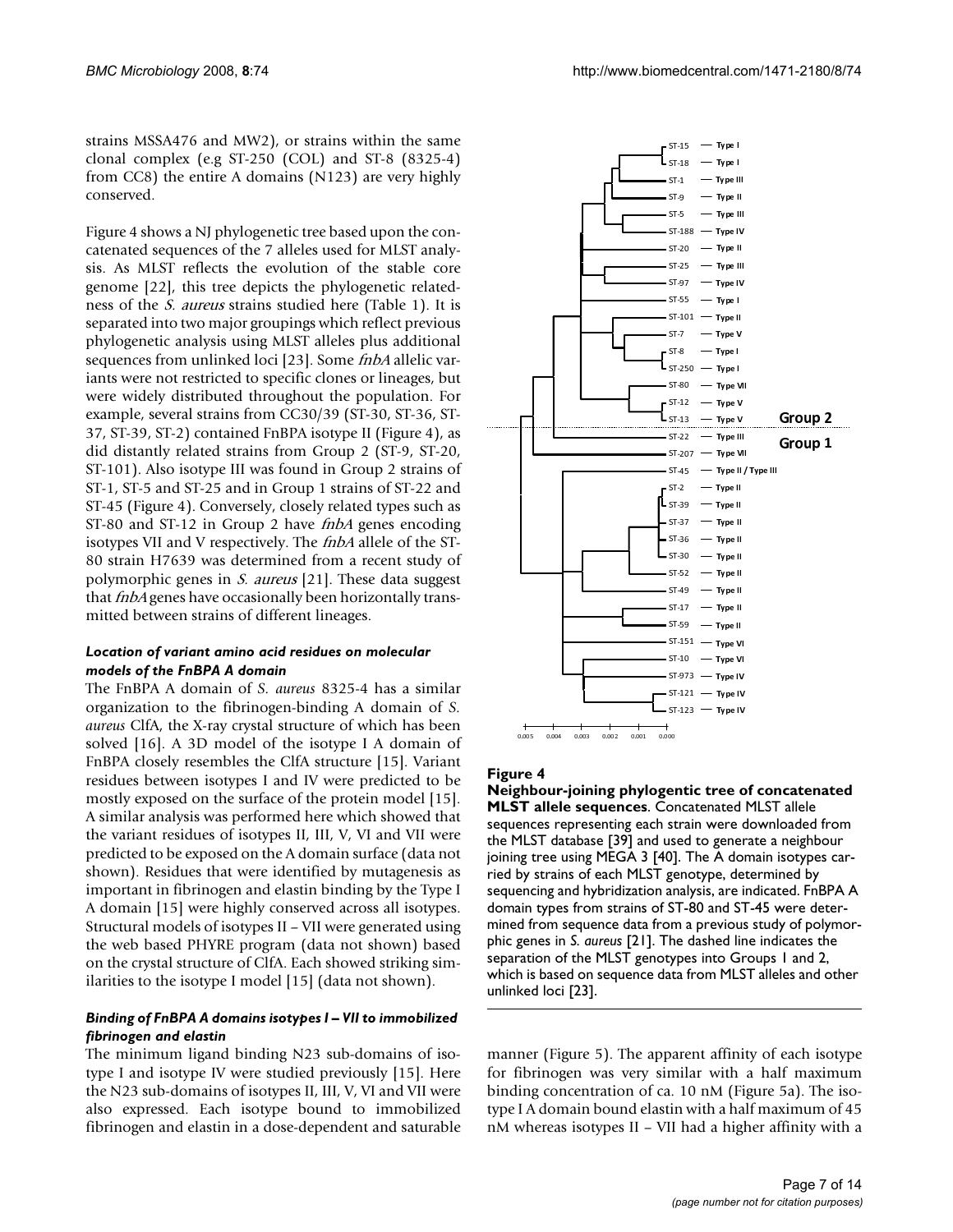![](_page_7_Figure_2.jpeg)

### Binding of recombinant A domain isoypes I – VII to immobilized fibrinogen and elastin **Figure 5**

**Binding of recombinant A domain isoypes I – VII to immobilized fibrinogen and elastin**. Microtitre dishes were coated with human fibrinogen (**a**) or human aortic elastin (**b**). Wells were blocked and then incubated with recombinant A domain proteins isotype I (closed squares), isotype II (closed circles), isotype III (open squares), isoype IV (open circles), isoype V (closed triangles), isoype VI (open diamonds), and isoype VII (open triangles) at the indicated concentrations. Bound A domain proteins were detected by incubation with mouse anti-hexahistidine monoclonal antibody 7E8, then HRP-conjugated goat anti-mouse IgG antibodies followed by TMB substrate. Graphs are representative of three separate experiments.

half maximum at 15 – 20 nM (Figure 5b). This is consistent with the previous report for isotype I and IV [15]. The conservation of binding activity across all isotypes indicates that ligand binding by the FnBPA A domain is biologically important for *S. aureus*.

### *Binding of antibodies to isotypes I – VII*

The majority of variant residues between different A domain types were predicted to be exposed on the surface. This might create differences in surface-exposed epitopes that affect antigenicity. We previously demonstrated that polyclonal antibodies raised against isotype I reacted less efficiently with isotype IV by Western immunoblotting [15]. Here the ability of polyclonal anti-isotype I antibodies to bind different isotypes was measured by ELISA. Each protein coated the microtitre wells with equal efficiency when detected with anti-hexahistidine monoclonal antibody 7E8 (data not shown). Rabbit anti-isotype I antibodies had a 4 – 7 fold lower affinity for isotypes II – VII compared to isotype I (Figure 6a). Thus amino acid variation creates differences in surface-exposed epitopes on the A domain molecule that affect immuno-crossreactivity.

Several mouse monoclonal antibodies (1F9, 1G8, 7C5, 1E6 and 7B7) directed against isotype I were tested by ELISA for binding to each isotype. Antibodies 7C5 and 1E6 bound efficiently to isotype I but showed little binding to isotypes II – VII (Figure 6d and 6e) indicating that the 7C5 and 1E6 epitope is only present on isotype I. Similarly, monoclonal antibody 7B7 reacted strongly with isotype I, but bound poorly to isotypes II – VII (Figure 6f) indicating that only part of the 7B7 epitope is present on A domains II – VII. 1F9 and 1G8 had a high affinty for isotypes I, III, IV, V and VI and a lower affinity for isotype II and VII (Figure 6b and 6c) indicating that they recognise a relatively conserved epitope which is partially absent in isotypes II and VII. It is possible that the IF9 and 1G8 bind the same or overlapping epitopes.

We previously reported that monclonal antibodies 7C5, 1E6, 1F9 and 1G8 failed to bind to isotype IV by Western blotting and that they bound weakly to isotype I [15]. 1E6 and 7C5 did not react with the isotype IV protein by ELISA while 1F9 and 1G8 reacted well (Figure 6). This discrepancy may be explained by inefficient refolding after denaturation in Western immunoblotting.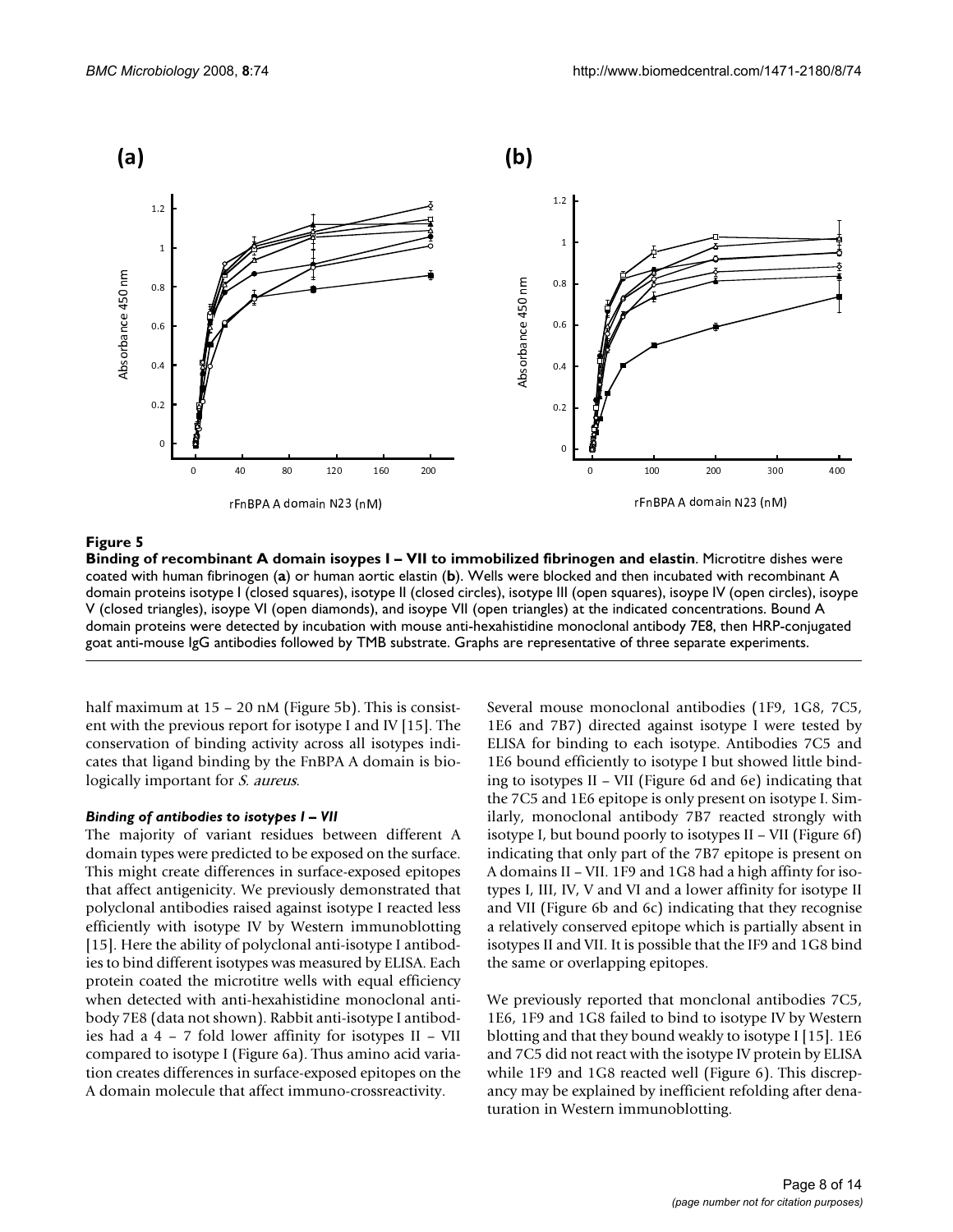![](_page_8_Figure_2.jpeg)

**Binding of polyclonal and monoclonal anti-isotype I antibodies to A domain isotypes I – VII**. Microtitre dishes were coated with A domains isoype I (closed squares), isotype II (closed circles), isotype III (open squares), isotype IV (open circles), isotype V (closed triangles), isotype VI (open diamonds), and isotype VII (open triangles) at the indicated concentrations. Wells were then blocked and then incubated with (**a**) polyclonal rabbit anti-isotype I A domain antibodies, or mouse monoclonal anti-isotype I A domain antibodies 1F9 (**b**), 1G8 (**c**), 7C5 (**d**), 1E6 (**e**), and 7B7 (**f**). Bound antibodies were detected with either HRP-conjugated goat anti-rabbit IgG antibodies (**a**) or HRP-conjugated goat anti-mouse IgG antibodies (**b-f**), followed by TMB substrate. Graphs are representative of three separate experiments.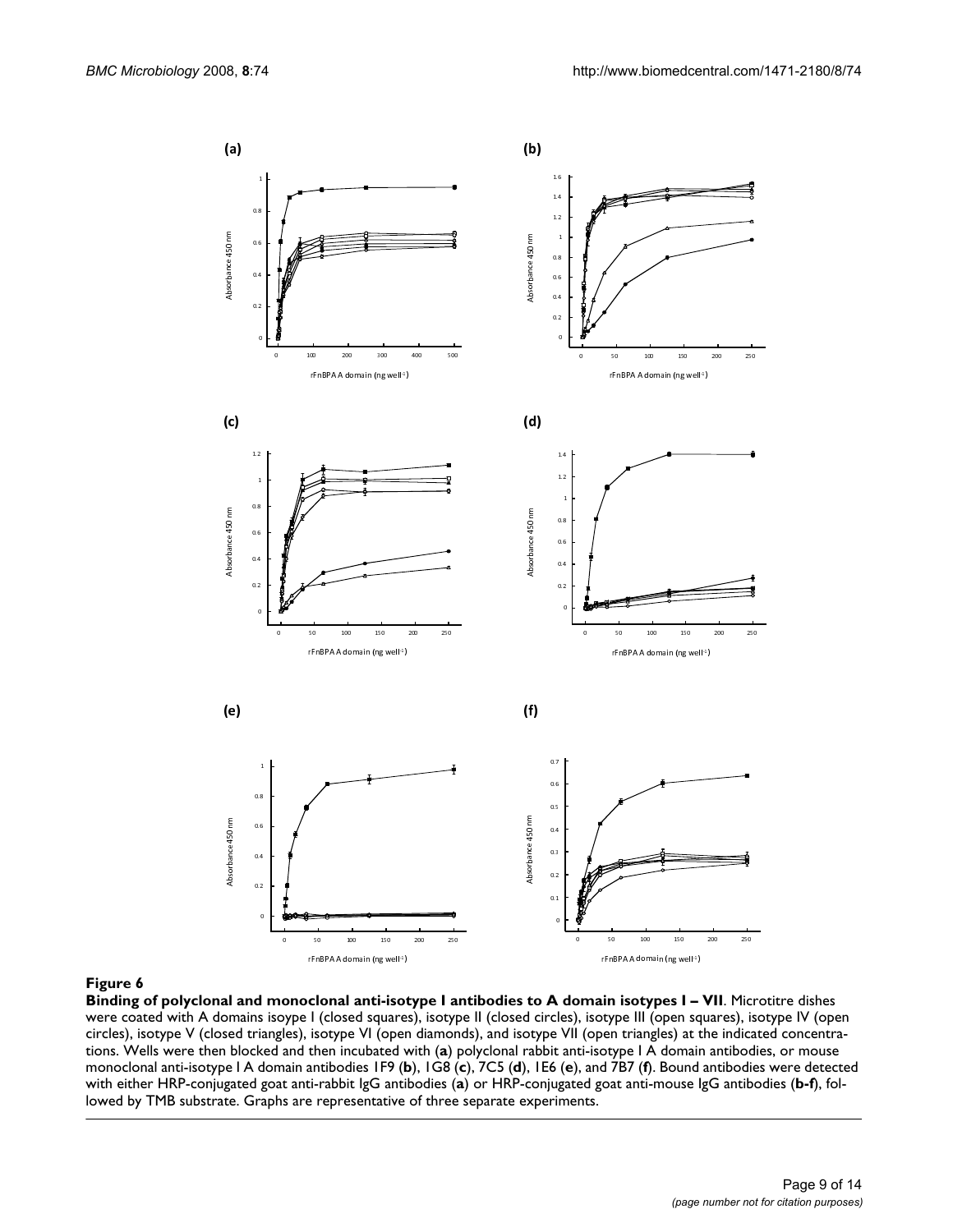### **Discussion**

We have reported on the substantial sequence diversity in *fnbA* genes amongst *S. aureus* isolates giving rise to 7 isoforms of the FnBPA A domain, which are between 24.5 and 34.1% divergent in amino acid sequence. There was strong conservation of residues known to be involved in ligand binding by isotype I, which were predicted to line the putative ligand-binding trench in a 3D structural model [15]. This conservation is consistent with the ability of each isotype to bind immobilized fibrinogen and elastin with similar affinities. Ligand-binding by the FnBPA A domain is therefore likely to be biologically important to *S. aureus* in vivo.

The variant residues between isotypes were mapped on the 3D-structural model of the A domain, and the vast majority were predicted to be surface exposed. Antibody binding experiments were performed to demonstrate that variation between isotypes affected their antigenicity. Polyclonal antibodies against isotype I had reduced affinity for isotypes II – VII. Some monoclonal antibodies raised against isotype I had little or no affinity for all other isotypes, while others reacted well with some isotypes and not others. Sequence variation has therefore created differences in epitopes between different FnBPA A domain isotypes.

FnBPA has been documented as an important virulence factor of *S. aureus*, contributing to experimental endocarditis and septic arthritis infections [13,14]. Carriage of the *fnbA* gene by *S. aureus* was found to be significantly more common in invasive isolates compared to carriage isolates [24], suggesting a role in pathogenicity. Studies on the immune responses of individuals exposed to invasive *S. aureus* infections have shown that serum antibody titres against FnBPA rise as a result of infection [25,26]. Antibodies directed against the A domain were greatly elevated in sera of patients who had endocarditis caused by *S. aureus*, compared to sera of healthy controls [25]. This indicates that FnBPA is expressed in vivo, is immunogenic, and that the host mounts a robust immune response against this antigen. The evolution of the FnBPA A domain into distinct isotypes with different antigenicities may have been driven by the need to evade the host immune responses during infection.

It is interesting to note that variation amongst FnBPA appears to be confined to the A domain. Analysis of entire *fnbA* genes from sequenced genomes reveals that the FnBPA C-terminal fibronectin-binding motifs 2 – 11 are highly conserved in amino acid sequence. This is an unfolded domain lacking secondary structure, and undergoes a conformational change to an ordered β-sheet structure upon binding to fibronectin [27]. Anti-FnBPA antibodies are generated during infection that recognize both the A domain and the fibronectin-binding motifs [25,28]. The antibodies directed against the fibronectinbinding motifis predominantly recognize epitopes formed in the β-sheet structure when fibronectin is bound to FnBPA. Ligand-induced binding site (LIBS) antibodies are not function-blocking [28]. Indeed, it has been suggested that LIBS antibodies may be beneficial by stabilizing fibronectin binding and thus enhancing bacterial adherence to the host tissue [29]. In contrast the FnBPA A domain is likely to be projected away from the bacterial cell and to be recognized by opsonizing antiodies. However, there is no obvious explanation as to why FnPBA A domains have diverged so much whereas proteins with similar A domains such as ClfA and ClfB are much less divergent [21].

Individuals who carry *S. aureus* have an increased chance of developing invasive disease that is usually caused by the carriage strain, but have a lower mortality rate than non-carriers that develop *S. aureus* bacteremia [30,31]. Carriers have been shown to mount an immune response against the superantigens that are specifically expressed by their colonizing strain [32]. Generation of a strain-specific immune response might explain the improved prognosis of carriers compared to non-carriers [32]. A similar phenomenon might occur with FnBPA, whereby carriers mount a specific immune response to the FnBPA isotype expressed by their colonizing strain and prime the immune system to mount a robust anti-FnBPA antibody response during infection. Conversely, FnBPA variation may help strains to infect individuals previously exposed to a different isotype.

The *fnbA* allelic variants encoding many of the 7 A domain isotypes were widely distributed. Several isotypes were not restricted to specific clones or clonal complexes. Indeed, the same A domain isotype was often found in strains that are distantly related based upon the phylogenetic analysis. This suggests that horizontal transfer of *fnbA* loci has occurred. Similarly, there is evidence of horizontal transfer of staphylocoagulase serotypes [33]. For example, the *fnbA* allelic variants found in strains representative of CC1, CC5, CC22, CC25 and CC45 encoded isotype III A domains that were extremely similar (> 99% amino acid identity), yet these strains belong to distantly related clonal complexes. Indeed, the *fnbA* allele we sequenced from a ST-22 strain was identical to the *fnbA* gene of ST-1 strains MSSA476 and MW2, which suggests a recent recombination event. Further evidence for horizontal transfer is the presence of two different FnBPA A domains isotypes in strains of the same MLST genotye (ST-45). We found allelic variants encoding isotype III in ST-45. The study of Kuhn *et al* [21] describes two ST-45 strains carrying *fnbA* alleles 11 and 12, which encode isotype II A domains, while other ST-45 strains were found carrying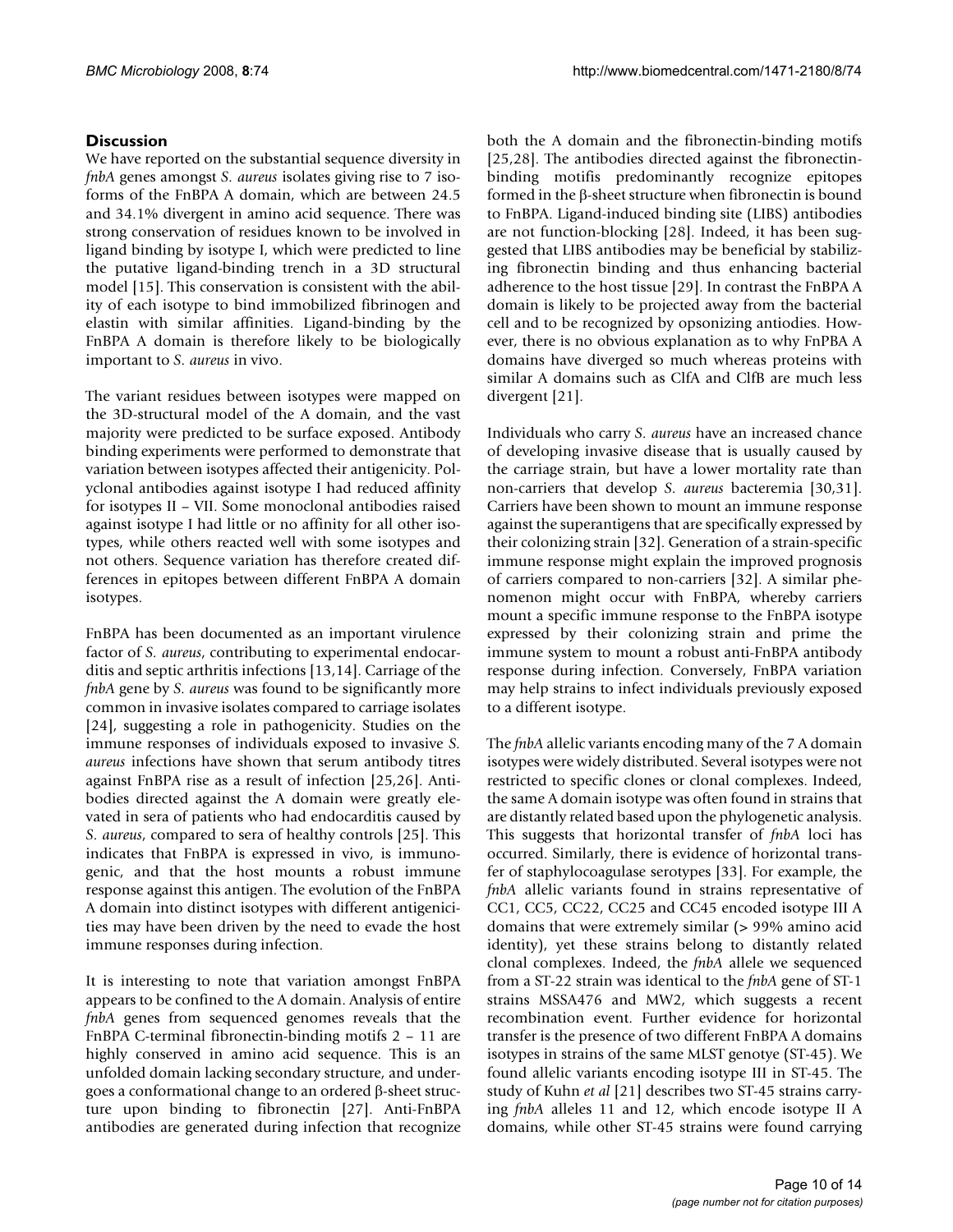alleles 14 and 16, which encode type III A domains. This shows that *fnbA* genes encoding isotype II or III A domains are present in ST-45 strains. It has been suggested that CC45 and CC30/39 share a common ancestor [23], so perhaps ancestral ST-45 strains specified isotype II as in CC30/39 and that horizontal transfer was responsible for establishing the isotype III A domain in certain ST-45 strains.

The FnBPB A domain appears to have evolved in the same way as FnBPA described here. Analysis of the FnBPB A domains obtained from genome sequences has identified three FnBPB isotypes and a further four FnBPB A domain isotypes were identified by hybridization and DNA sequencing (F.M. Burke and T.J.F., unpublished data). Evidence for interstrain recombination came from the occurrence of different FnBPA and FnBPB isotype combinations in different strains.

Amongst the FnBPA A domain, it appears that the minimum ligand-binding truncate (sub-domains N2 and N3) have evolved in parallel into at least 7 distinct isotype groupings. This is clearly illustrated in the neighbour-joining phylogenetic trees based upon *fnbA* sub-domain sequences, where a particular N2 sub-domain is always found in association with a particular N3 sub-domain. The phylogeny of the N1 sub-domain appeared to differ from that of the N23 sub-domain. For example, the amino acid sequence of the FnBPA N23 sub-domain from N315 and Mu50 (ST-5; isotype III) is identical to the N23 sub-domain from MSSA476 and MW2 (both ST-1). However, their N1 sub-domains are only 86.2% identical. Perhaps recombination may have occurred within *fnbA* genes to switch segments encoding domains N23 and N1.

### **Conclusion**

We have identified seven isotypes of the N-terminal A domain of FnBPA in a collection of *S. aureus* strains representing the genetic diversity of the species. Isotypes are on average 29.3% divergent in amino acid sequnce. Each isotype is functional with respect to ligand-binding activity, but they differ in immuno-crossreactivity, which may play a role in immune evasion. Isotypes are distributed randomly throughout the *S. aureus* population, and homologous recombination may be involved in dissemination of *fnbA* loci amongst *S. aureus*. These data have implications for the FnBPA A domain as a target for a vaccine or immunotherapeutic.

### **Methods**

### *Bacterial strains*

*Escherichia coli* strains were cultivated on L-agar and Lbroth with shaking at 37°C. *E. coli* strain XL1-Blue (Stratagene) was routinely used for cloning. *E. coli* Topp 3 (Qiagen) was used for the expression of recombinant FnBPA A domain proteins. Ampicillin (100 μg ml-1) was incorporated into growth media where appropriate. *S. aureus* strains (Table 1) were isolated from individuals from Oxfordshire, U.K, and had previously been characterized by MLST [18]. *S. aureus* strains were cultivated on TSA agar and BHI broth.

### *Preparation of genomic DNA from* **S. aureus**

Cultures were grown in 5 ml BHI broth at 37°C with shaking for 24 h. Genomic DNA was prepared using the Edge Biosystems Bacterial Genomic DNA purification kit with the addition of 100 μg ml-1 lysostaphin at the cell lysis step. DNA pellets were washed with 70% v/v ethanol, airdried, and resuspended in 100 μl of TE buffer (10 mM Tris-HCl, pH 8.0; 1 mM EDTA).

### *Cloning of* **fnbA** *gene fragments*

Primers pfnbA Adom F1 and pfnbA Adom R1, corresponding to DNA encoding the signal sequence and fibronectin binding domain 2 respectively (Table 2 and Figure 1), were designed from conserved sequences in *fnbA* genes from publicly available *S. aureus* genomes. DNA encoding the entire FnBPA A domain along with flanking sequences was amplified, cleaved with *Bam*HI and *Hind*III (Boehringer Mannheim) at restriction sites incorporated into the primers, ligated using T4 DNA ligase (Roche) to pBluescript KS+ DNA cleaved with the same enzymes, and finally transformed into *E. coli* XL1- Blue cells using standard procedures [34]. Transformants harbouring cloned *fnbA* gene fragments were selected on L-agar with ampicillin and 80  $\mu$ g ml $^{-1}$  of the chromogenic substrate 5-bromo-4-chloro-3-indolyl-β-D-galactoside (Melford Laboratories, Ipswich, U.K.). Plasmid DNA was purified from transformants using the Favorgen Plasmid DNA Extraction Mini Kit (Favorgen Biotech Corp). The cloned *fnbA* gene fragments were sequenced using T3 and T7 primers by GATC Biotech AG (Germany). The EMBL accession numbers for the sequences reported in this paper are AM749002 – AM749015.

### *DNA hybridization using* **fnbA** *type-specific probes*

Genomic DNA samples from clinical isolates were used as the template in PCR reactions with primers pfnbA Adom F1 and pfnbA Adom R1 (Table 2 and Figure 1) to amplify the entire coding region of the FnBPA A domain. PCR amplimers were purified using the Wizard SV Gel and PCR Clean-Up System kit (Promega) Five ng of *fnbA* DNA was spotted onto positively-charged nylon membranes (Roche) and allowed to air-dry. Membranes were incubated for 5 min on blotting paper soaked in denaturation solution (1.5 M NaCl, 0.5 M NaOH), 5 min in neutralization solution (1.5 M NaCl, 1 M Tris-HCl, pH 7.4), and finally for 15 min on blotting paper soaked with  $2 \times$  SSC solution (300 mM NaCl, 30 mM tri-sodium citrate). DNA was fixed on the membranes by incubation at 120°C for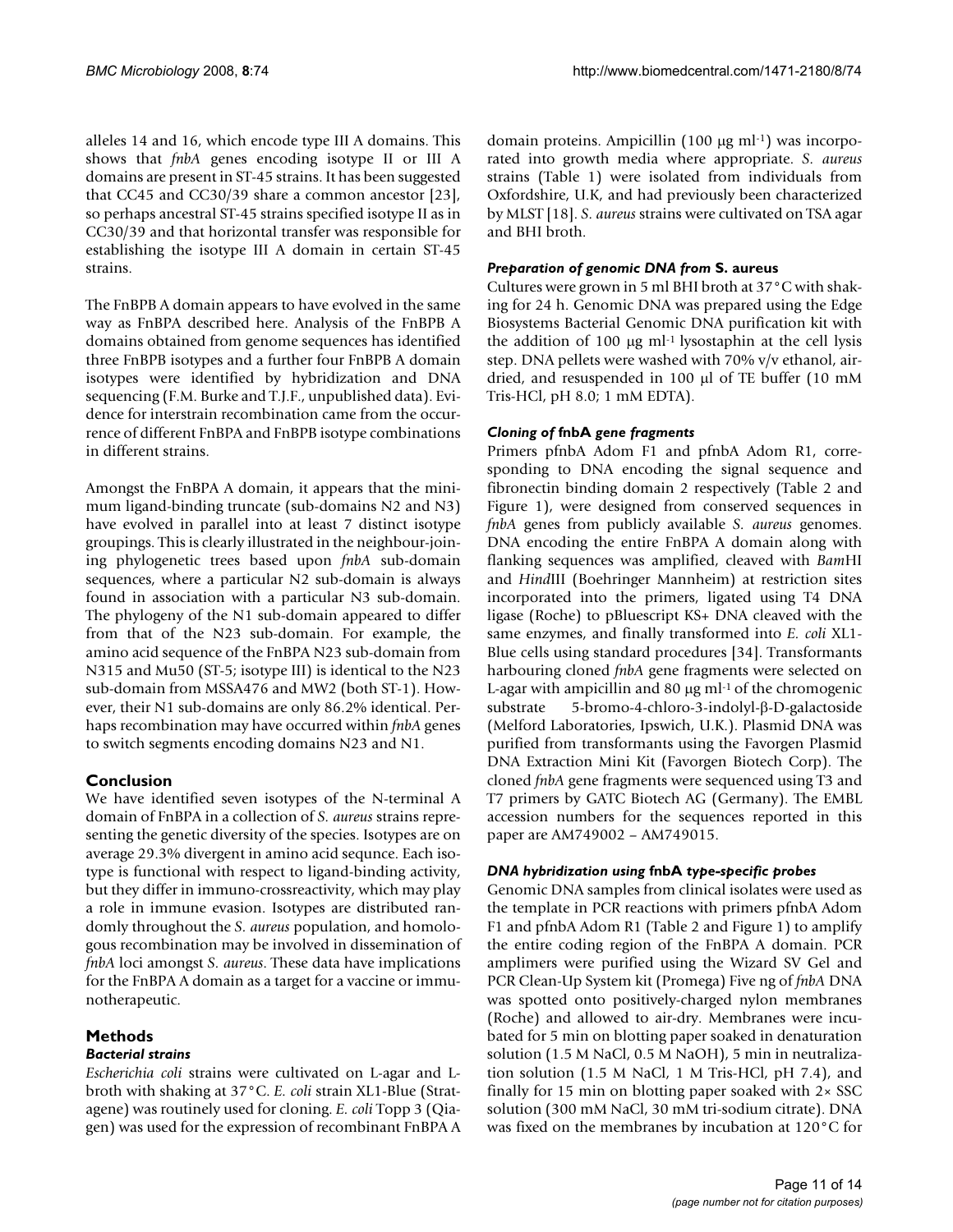30 min. Membranes were incubated for 2 h at 68°C in pre-hybridization solution (5× SSC, 0.1% w/v N-lauroylsarcosine,  $0.02\%$  w/v SDS and  $1 \times$  Blocking reagent (Roche)). DIG-labelled probes complementary to DNA encoding isotype I – V N3 sub-domains were synthesised by PCR using type-specific probe primers (Table 2 and Figure 1) and PCR DIG labelling mix (Roche). Probes were denatured by boiling at 95°C for 10 min, diluted in prehybridization solution and incubated with nylon membranes for 18 h at 68°C. Following hybridization, the membranes were washed twice with  $2 \times$  SSC/0.1% w/v SDS at room temperature followed by two washes with 0.5× SSC/0.1% w/v SDS at 68°C for 20 min. Membranes were equilibrated for 30 min in maleic acid buffer (100 mM maleic acid, 150 mM NaCl, pH 7.5), and bound DIGlabelled probes were detected by incubation for 30 min with alkaline phosphatase-conjugated anti-DIG antibody (Roche) diluted 1:10,000 in maleic acid buffer. After washing twice with maleic acid buffer containing 0.3% v/ v Tween 20, the chemiluminescence substrate CSPD (Roche) was used to detect bound anti-DIG antibodies and membranes were exposed to X-OMAT UV Plus Film (Kodak).

### *Expression of recombinant FnBPA A domain proteins*

pQE30 expressing the minimal ligand-binding FnBPA A domain truncate (N23: residues 194 – 511) from *S. aureus* 8325-4 and *S. aureus* P1 (residues 194 – 512) were described previously [15]. pQE30 expressing His-tagged N23 A domains of isotypes II, III, V, VI and VII were constructed with pQE30 vector primer pairs (Table 2 and Figure 1) and genomic DNA templates from strains MRSA252 (ST-36), MSSA476 (ST-1), 3110 (ST-12), 19 (ST-10) and 3153 (ST-207), respectively. Each construct was verified by sequencing (GATC Biotech AG, Germany) and transformed into *E. coli* Topp 3 for protein expression and purification. Proteins were purified by Ni2+ chelate chromatography [34]. Concentrations were determined using the BCA Protein Assay Kit (Pierce). Proteins were dialysed against PBS for 24 h at 4°C, aliquoted and stored at -70°C.

### *Binding of recombinant FnBPA proteins to immobilized elastin and fibrinogen*

Human aortic elastin (Elastin Products Company) and human fibrinogen (Calbiochem) were coated onto Nunc 96-well microtitre dishes (1 μg protein well-1) for 18 h under UV light and at 4°C respectively. Wells were washed three times with phosphate-buffered saline (PBS) containing 0.05% v/v Tween 20 (PBST) and blocked with 2% w/v bovine serum albumin (BSA; Sigma) in PBST buffer (BSA-PBST) for 2 h at 37°C. Following three washes with PBST, various concentrations of purified FnBPA isotype proteins in 2% w/v BSA-PBST were added to the wells and incubated at room temperature for 1 h

with shaking. Wells were washed three times with PBST buffer and bound proteins were detected with monoclonal antibody 7E8 (90 ng well-1) that recognises the Nterminal hexahistidine fusion tag. Following incubation for 1 h with shaking at room temperature, the wells were washed three times with PBST followed by 100 μl per well of goat-anti-mouse antibodies conjugated to horseradishperoxidase (HRP, Dako; Denmark) diluted 1:2000 in 2% w/v BSA-PBST. After incubation for 1 h at room temperature, wells were washed three times with PBST, and bound HRP-conjugated antibodies were detected with 10 μg per well of 3,3',5,5'-tetramethylbenzidine (TMB; Sigma) in 0.05 M phosphate-citrate buffer containing 0.006%  $(v/v)$ hydrogen peroxide. After incubation at room temperature for 5 min the reaction was stopped by adding 50 μl of 2 M  $H<sub>2</sub>SO<sub>4</sub>$ . The absorbance at 450 nm was measured with an ELISA plate reader (Multiskan EX, Labsystems).

### *ELISA assays*

Various concentrations of recombinant FnBPA A domain proteins in PBS were coated onto Nunc 96-well microtitre dishes for 18 h at 4°C. Wells were washed and blocked with BSA for 2 h as described above. Following three washes with PBST, 100 μl of anti-FnBPA A domain antibodies diluted in BSA-PBST (1.8 μg polyclonal IgG ml<sup>-1</sup>; 2.5 μg monoclonal IgG ml-1), were added to each well and incubated for 1 h at room temperature with shaking. Polyclonal and monoclonal antibodies 7C5, 1E6, 1F9 and 1G8 raised against the isotype I A domain of FnBPA from *S. aureus* 8325-4 were described previously [8,11,15]. Monoclonal antibody 7B7 was generated by immunizing mice with recombinant Type I FnBPA A domain (N123 sub-domains) as described previously [11]. After 1 h incubation the wells were washed three times with PBST. Goat anti-rabbit IgG-HRP conjugated antibodies or goat antimouse IgG-HRP conjugated antibodies (Dako, Denmark), each diluted 1:2000 in BSA-PBST, were added to the wells and incubated for 1 h. After washing three times with PBST, bound HRP-conjugated antibodies were detected as described above.

### *Bioinformatic and phylogenetic analysis of FnBPA A domain isotypes*

Protein sequences were aligned in pairwise combinations to calculate amino acid identity using the ExPASY SIM alignment tool [35]. Alignments of multiple protein sequences to view areas of conservation amongst A domains were performed using T-Coffee [36]. Theoretical 3D models of A domain isotpyes I – VII were generated using PHYRE Protein Fold Recognition Server [37]. Protein structure files were viewed using PyMOL [38], which allowed visualization of the distribution of variant residues between isotypes. The concatenated MLST allele sequences of *S. aureus* strains were downloaded from the MLST database [39]. Phylogenetic and molecular evolu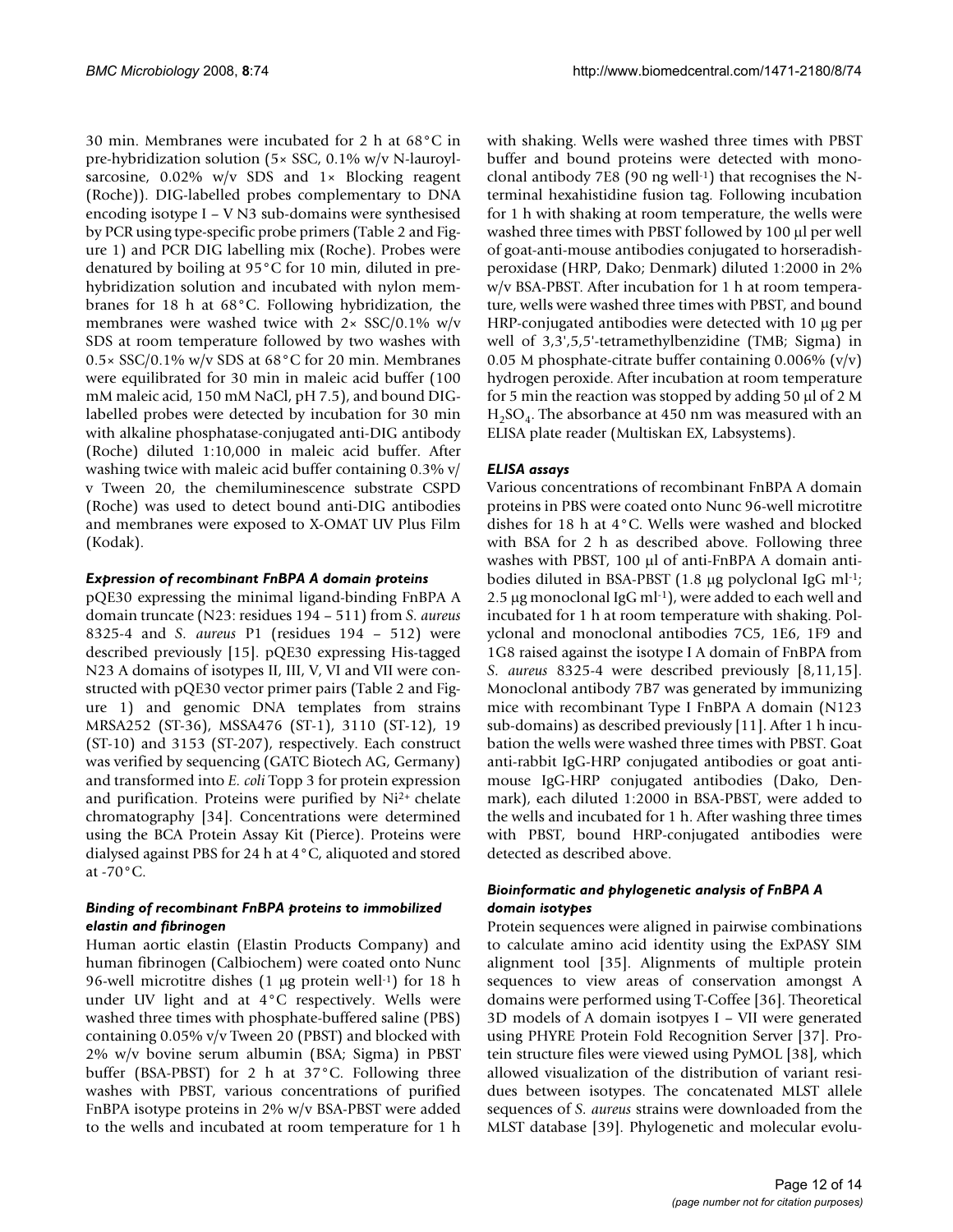tionary analyses of *fnbA* gene sequences and concatenated MLST allele sequences were conducted using MEGA version 3.1 [40]. The overall relatedness of the MLST population of *S. aureus* was visualized using eBURST [41,42].

### **Authors' contributions**

AL carried out cloning of *fnbA* genes for sequencing and protein expression, DNA and amino acid sequence analysis, purification of recombinant A domain proteins, ELISA experiments, and drafted the manuscript. TS carried out DNA hybridization experiments. FMK carried out cloning of *fnbA* genes for recombinant expression and provided polyclonal antisera to the isotype I A domain. GP and PS were responsible for production of monoclonal antibodies against the isotype I A domain. TJF conceived and coordinated the study, and helped to draft the manuscript. All authors read and approved the final manuscript.

### **Acknowledgements**

We thank Mark Enright for performing MLST on *S. aureus* strain P1, and Sharon Peacock and Nick Day for providing *S. aureus* strains. This work was funded by The Health Research Board of Ireland to TJF and Fondazione CARIPLO (2003 1640/10.8485) and PRIN 2001 (prot. 20011061977\_004) to PS.

### **References**

- 1. Williams RE: **[Healthy carriage of Staphylococcus aureus: its](http://www.ncbi.nlm.nih.gov/entrez/query.fcgi?cmd=Retrieve&db=PubMed&dopt=Abstract&list_uids=14000926) [prevalence and importance.](http://www.ncbi.nlm.nih.gov/entrez/query.fcgi?cmd=Retrieve&db=PubMed&dopt=Abstract&list_uids=14000926)** *Bacteriol Rev* 1963, **27:**56-71.
- 2. Lowy FD: **[Staphylococcus aureus infections.](http://www.ncbi.nlm.nih.gov/entrez/query.fcgi?cmd=Retrieve&db=PubMed&dopt=Abstract&list_uids=9709046)** *N Engl J Med* 1998, **339(8):**520-532.
- 3. Foster TJ, Hook M: **[Surface protein adhesins of Staphylococcus](http://www.ncbi.nlm.nih.gov/entrez/query.fcgi?cmd=Retrieve&db=PubMed&dopt=Abstract&list_uids=10036727) [aureus.](http://www.ncbi.nlm.nih.gov/entrez/query.fcgi?cmd=Retrieve&db=PubMed&dopt=Abstract&list_uids=10036727)** *Trends Microbiol* 1998, **6(12):**484-488.
- 4. Jonsson K, Signas C, Muller HP, Lindberg M: **[Two different genes](http://www.ncbi.nlm.nih.gov/entrez/query.fcgi?cmd=Retrieve&db=PubMed&dopt=Abstract&list_uids=1837266) [encode fibronectin binding proteins in Staphylococcus](http://www.ncbi.nlm.nih.gov/entrez/query.fcgi?cmd=Retrieve&db=PubMed&dopt=Abstract&list_uids=1837266) aureus. The complete nucleotide sequence and characteri-<br><b>zation** of the second gene. *Eur* | Biochem |991, [zation of the second gene.](http://www.ncbi.nlm.nih.gov/entrez/query.fcgi?cmd=Retrieve&db=PubMed&dopt=Abstract&list_uids=1837266) **202(3):**1041-1048.
- 5. Signas C, Raucci G, Jonsson K, Lindgren PE, Anantharamaiah GM, Hook M, Lindberg M: **[Nucleotide sequence of the gene for a](http://www.ncbi.nlm.nih.gov/entrez/query.fcgi?cmd=Retrieve&db=PubMed&dopt=Abstract&list_uids=2521391) [fibronectin-binding protein from Staphylococcus aureus: use](http://www.ncbi.nlm.nih.gov/entrez/query.fcgi?cmd=Retrieve&db=PubMed&dopt=Abstract&list_uids=2521391) of this peptide sequence in the synthesis of biologically active [peptides.](http://www.ncbi.nlm.nih.gov/entrez/query.fcgi?cmd=Retrieve&db=PubMed&dopt=Abstract&list_uids=2521391)** *Proc Natl Acad Sci U S A* 1989, **86(2):**699-703.
- 6. Peacock SJ, Day NP, Thomas MG, Berendt AR, Foster TJ: **[Clinical](http://www.ncbi.nlm.nih.gov/entrez/query.fcgi?cmd=Retrieve&db=PubMed&dopt=Abstract&list_uids=10942636) [isolates of Staphylococcus aureus exhibit diversity in fnb](http://www.ncbi.nlm.nih.gov/entrez/query.fcgi?cmd=Retrieve&db=PubMed&dopt=Abstract&list_uids=10942636) [genes and adhesion to human fibronectin.](http://www.ncbi.nlm.nih.gov/entrez/query.fcgi?cmd=Retrieve&db=PubMed&dopt=Abstract&list_uids=10942636)** *J Infect* 2000, **41(1):**23-31.
- 7. Massey RC, Kantzanou MN, Fowler T, Day NP, Schofield K, Wann ER, Berendt AR, Hook M, Peacock SJ: **[Fibronectin-binding pro](http://www.ncbi.nlm.nih.gov/entrez/query.fcgi?cmd=Retrieve&db=PubMed&dopt=Abstract&list_uids=11736995)[tein A of Staphylococcus aureus has multiple, substituting,](http://www.ncbi.nlm.nih.gov/entrez/query.fcgi?cmd=Retrieve&db=PubMed&dopt=Abstract&list_uids=11736995) binding regions that mediate adherence to fibronectin and [invasion of endothelial cells.](http://www.ncbi.nlm.nih.gov/entrez/query.fcgi?cmd=Retrieve&db=PubMed&dopt=Abstract&list_uids=11736995)** *Cell Microbiol* 2001, **3(12):**839-851.
- 8. Roche FM, Downer R, Keane F, Speziale P, Park PW, Foster TJ: **[The](http://www.ncbi.nlm.nih.gov/entrez/query.fcgi?cmd=Retrieve&db=PubMed&dopt=Abstract&list_uids=15234962) [N-terminal A domain of fibronectin-binding proteins A and](http://www.ncbi.nlm.nih.gov/entrez/query.fcgi?cmd=Retrieve&db=PubMed&dopt=Abstract&list_uids=15234962) [B promotes adhesion of Staphylococcus aureus to elastin.](http://www.ncbi.nlm.nih.gov/entrez/query.fcgi?cmd=Retrieve&db=PubMed&dopt=Abstract&list_uids=15234962)** *J Biol Chem* 2004, **279(37):**38433-38440.
- 9. Wann ER, Gurusiddappa S, Hook M: **[The fibronectin-binding](http://www.ncbi.nlm.nih.gov/entrez/query.fcgi?cmd=Retrieve&db=PubMed&dopt=Abstract&list_uids=10788510) [MSCRAMM FnbpA of Staphylococcus aureus is a bifunc](http://www.ncbi.nlm.nih.gov/entrez/query.fcgi?cmd=Retrieve&db=PubMed&dopt=Abstract&list_uids=10788510)[tional protein that also binds to fibrinogen.](http://www.ncbi.nlm.nih.gov/entrez/query.fcgi?cmd=Retrieve&db=PubMed&dopt=Abstract&list_uids=10788510)** *J Biol Chem* 2000, **275(18):**13863-13871.
- 10. Sinha B, Francois PP, Nusse O, Foti M, Hartford OM, Vaudaux P, Foster TJ, Lew DP, Herrmann M, Krause KH: **[Fibronectin-binding](http://www.ncbi.nlm.nih.gov/entrez/query.fcgi?cmd=Retrieve&db=PubMed&dopt=Abstract&list_uids=11207545) [protein acts as Staphylococcus aureus invasin via fibronectin](http://www.ncbi.nlm.nih.gov/entrez/query.fcgi?cmd=Retrieve&db=PubMed&dopt=Abstract&list_uids=11207545) bridging to integrin alpha5betal. 1(2):**101-117.
- 11. Fitzgerald JR, Loughman A, Keane F, Brennan M, Knobel M, Higgins J, Visai L, Speziale P, Cox D, Foster TJ: **[Fibronectin-binding proteins](http://www.ncbi.nlm.nih.gov/entrez/query.fcgi?cmd=Retrieve&db=PubMed&dopt=Abstract&list_uids=16359330)**

**[of Staphylococcus aureus mediate activation of human](http://www.ncbi.nlm.nih.gov/entrez/query.fcgi?cmd=Retrieve&db=PubMed&dopt=Abstract&list_uids=16359330) platelets via fibrinogen and fibronectin bridges to integrin GPIIb/IIIa and IgG binding to the FcgammaRIIa receptor.** *Mol Microbiol* 2006, **59(1):**212-230.

- 12. Heilmann C, Niemann S, Sinha B, Herrmann M, Kehrel BE, Peters G: **[Staphylococcus aureus fibronectin-binding protein \(FnBP\)](http://www.ncbi.nlm.nih.gov/entrez/query.fcgi?cmd=Retrieve&db=PubMed&dopt=Abstract&list_uids=15216468) mediated adherence to platelets, and aggregation of plate[lets induced by FnBPA but not by FnBPB.](http://www.ncbi.nlm.nih.gov/entrez/query.fcgi?cmd=Retrieve&db=PubMed&dopt=Abstract&list_uids=15216468)** *J Infect Dis* 2004, **190(2):**321-329.
- 13. Palmqvist N, Foster T, Fitzgerald JR, Josefsson E, Tarkowski A: **[Fibronectin-binding proteins and fibrinogen-binding clump](http://www.ncbi.nlm.nih.gov/entrez/query.fcgi?cmd=Retrieve&db=PubMed&dopt=Abstract&list_uids=15688297)ing factors play distinct roles in staphylococcal arthritis and [systemic inflammation.](http://www.ncbi.nlm.nih.gov/entrez/query.fcgi?cmd=Retrieve&db=PubMed&dopt=Abstract&list_uids=15688297)** *J Infect Dis* 2005, **191(5):**791-798.
- 14. Que YA, Haefliger JA, Piroth L, Francois P, Widmer E, Entenza JM, Sinha B, Herrmann M, Francioli P, Vaudaux P, Moreillon P: **[Fibrino](http://www.ncbi.nlm.nih.gov/entrez/query.fcgi?cmd=Retrieve&db=PubMed&dopt=Abstract&list_uids=15897276)[gen and fibronectin binding cooperate for valve infection and](http://www.ncbi.nlm.nih.gov/entrez/query.fcgi?cmd=Retrieve&db=PubMed&dopt=Abstract&list_uids=15897276) invasion in Staphylococcus aureus experimental endocardi[tis.](http://www.ncbi.nlm.nih.gov/entrez/query.fcgi?cmd=Retrieve&db=PubMed&dopt=Abstract&list_uids=15897276)** *J Exp Med* 2005, **201(10):**1627-1635.
- 15. Keane FM, Loughman A, Valtulina V, Brennan M, Speziale P, Foster TJ: **[Fibrinogen and elastin bind to the same region within the A](http://www.ncbi.nlm.nih.gov/entrez/query.fcgi?cmd=Retrieve&db=PubMed&dopt=Abstract&list_uids=17302800) domain of fibronectin binding protein A, an MSCRAMM of [Staphylococcus aureus.](http://www.ncbi.nlm.nih.gov/entrez/query.fcgi?cmd=Retrieve&db=PubMed&dopt=Abstract&list_uids=17302800)** *Mol Microbiol* 2007, **63(3):**711-723.
- 16. Deivanayagam CC, Wann ER, Chen W, Carson M, Rajashankar KR, Hook M, Narayana SV: **[A novel variant of the immunoglobulin](http://www.ncbi.nlm.nih.gov/entrez/query.fcgi?cmd=Retrieve&db=PubMed&dopt=Abstract&list_uids=12485987) [fold in surface adhesins of Staphylococcus aureus: crystal](http://www.ncbi.nlm.nih.gov/entrez/query.fcgi?cmd=Retrieve&db=PubMed&dopt=Abstract&list_uids=12485987) structure of the fibrinogen-binding MSCRAMM, clumping [factor A.](http://www.ncbi.nlm.nih.gov/entrez/query.fcgi?cmd=Retrieve&db=PubMed&dopt=Abstract&list_uids=12485987)** *Embo J* 2002, **21(24):**6660-6672.
- 17. Ponnuraj K, Bowden MG, Davis S, Gurusiddappa S, Moore D, Choe D, Xu Y, Hook M, Narayana SV: **[A "dock, lock, and latch" struc](http://www.ncbi.nlm.nih.gov/entrez/query.fcgi?cmd=Retrieve&db=PubMed&dopt=Abstract&list_uids=14567919)[tural model for a staphylococcal adhesin binding to fibrino](http://www.ncbi.nlm.nih.gov/entrez/query.fcgi?cmd=Retrieve&db=PubMed&dopt=Abstract&list_uids=14567919)[gen.](http://www.ncbi.nlm.nih.gov/entrez/query.fcgi?cmd=Retrieve&db=PubMed&dopt=Abstract&list_uids=14567919)** *Cell* 2003, **115(2):**217-228.
- 18. Feil El, Cooper JE, Grundmann H, Robinson DA, Enright MC, Berendt T, Peacock SJ, Smith JM, Murphy M, Spratt BG, Moore CE, Day NP: **[How clonal is Staphylococcus aureus?](http://www.ncbi.nlm.nih.gov/entrez/query.fcgi?cmd=Retrieve&db=PubMed&dopt=Abstract&list_uids=12754228)** *J Bacteriol* 2003, **185(11):**3307-3316.
- 19. Enright MC, Robinson DA, Randle G, Feil EJ, Grundmann H, Spratt BG: **[The evolutionary history of methicillin-resistant Staphy](http://www.ncbi.nlm.nih.gov/entrez/query.fcgi?cmd=Retrieve&db=PubMed&dopt=Abstract&list_uids=12032344)[lococcus aureus \(MRSA\).](http://www.ncbi.nlm.nih.gov/entrez/query.fcgi?cmd=Retrieve&db=PubMed&dopt=Abstract&list_uids=12032344)** *Proc Natl Acad Sci U S A* 2002, **99(11):**7687-7692.
- 20. Holden MT, Feil EJ, Lindsay JA, Peacock SJ, Day NP, Enright MC, Foster TJ, Moore CE, Hurst L, Atkin R, Barron A, Bason N, Bentley SD, Chillingworth C, Chillingworth T, Churcher C, Clark L, Corton C, Cronin A, Doggett J, Dowd L, Feltwell T, Hance Z, Harris B, Hauser H, Holroyd S, Jagels K, James KD, Lennard N, Line A, Mayes R, Moule S, Mungall K, Ormond D, Quail MA, Rabbinowitsch E, Rutherford K, Sanders M, Sharp S, Simmonds M, Stevens K, Whitehead S, Barrell BG, Spratt BG, Parkhill J: **[Complete genomes of two clinical Sta](http://www.ncbi.nlm.nih.gov/entrez/query.fcgi?cmd=Retrieve&db=PubMed&dopt=Abstract&list_uids=15213324)[phylococcus aureus strains: evidence for the rapid evolution](http://www.ncbi.nlm.nih.gov/entrez/query.fcgi?cmd=Retrieve&db=PubMed&dopt=Abstract&list_uids=15213324) [of virulence and drug resistance.](http://www.ncbi.nlm.nih.gov/entrez/query.fcgi?cmd=Retrieve&db=PubMed&dopt=Abstract&list_uids=15213324)** *Proc Natl Acad Sci U S A* 2004, **101(26):**9786-9791.
- 21. Kuhn G, Francioli P, Blanc DS: **[Evidence for clonal evolution](http://www.ncbi.nlm.nih.gov/entrez/query.fcgi?cmd=Retrieve&db=PubMed&dopt=Abstract&list_uids=16352833) [among highly polymorphic genes in methicillin-resistant Sta](http://www.ncbi.nlm.nih.gov/entrez/query.fcgi?cmd=Retrieve&db=PubMed&dopt=Abstract&list_uids=16352833)[phylococcus aureus.](http://www.ncbi.nlm.nih.gov/entrez/query.fcgi?cmd=Retrieve&db=PubMed&dopt=Abstract&list_uids=16352833)** *J Bacteriol* 2006, **188(1):**169-178.
- 22. Lindsay JA, Holden MT: **[Staphylococcus aureus: superbug,](http://www.ncbi.nlm.nih.gov/entrez/query.fcgi?cmd=Retrieve&db=PubMed&dopt=Abstract&list_uids=15276614) [super genome?](http://www.ncbi.nlm.nih.gov/entrez/query.fcgi?cmd=Retrieve&db=PubMed&dopt=Abstract&list_uids=15276614)** *Trends Microbiol* 2004, **12(8):**378-385.
- 23. Cooper JE, Feil EJ: **[The phylogeny of Staphylococcus aureus](http://www.ncbi.nlm.nih.gov/entrez/query.fcgi?cmd=Retrieve&db=PubMed&dopt=Abstract&list_uids=16622047)  [which genes make the best intra-species markers?](http://www.ncbi.nlm.nih.gov/entrez/query.fcgi?cmd=Retrieve&db=PubMed&dopt=Abstract&list_uids=16622047)** *Microbiology* 2006, **152(Pt 5):**1297-1305.
- 24. Peacock SJ, Moore CE, Justice A, Kantzanou M, Story L, Mackie K, O'Neill G, Day NP: **[Virulent combinations of adhesin and toxin](http://www.ncbi.nlm.nih.gov/entrez/query.fcgi?cmd=Retrieve&db=PubMed&dopt=Abstract&list_uids=12183545) [genes in natural populations of Staphylococcus aureus.](http://www.ncbi.nlm.nih.gov/entrez/query.fcgi?cmd=Retrieve&db=PubMed&dopt=Abstract&list_uids=12183545)** *Infect Immun* 2002, **70(9):**4987-4996.
- Rindi S, Cicalini S, Pietrocola G, Venditti M, Festa A, Foster TJ, Petrosillo N, Speziale P: **[Antibody response in patients with endo](http://www.ncbi.nlm.nih.gov/entrez/query.fcgi?cmd=Retrieve&db=PubMed&dopt=Abstract&list_uids=16893375)[carditis caused by Staphylococcus aureus.](http://www.ncbi.nlm.nih.gov/entrez/query.fcgi?cmd=Retrieve&db=PubMed&dopt=Abstract&list_uids=16893375)** *Eur J Clin Invest* 2006, **36(8):**536-543.
- 26. Dryla A, Prustomersky S, Gelbmann D, Hanner M, Bettinger E, Kocsis B, Kustos T, Henics T, Meinke A, Nagy E: **[Comparison of antibody](http://www.ncbi.nlm.nih.gov/entrez/query.fcgi?cmd=Retrieve&db=PubMed&dopt=Abstract&list_uids=15753252) [repertoires against Staphylococcus aureus in healthy individ](http://www.ncbi.nlm.nih.gov/entrez/query.fcgi?cmd=Retrieve&db=PubMed&dopt=Abstract&list_uids=15753252)[uals and in acutely infected patients.](http://www.ncbi.nlm.nih.gov/entrez/query.fcgi?cmd=Retrieve&db=PubMed&dopt=Abstract&list_uids=15753252)** *Clin Diagn Lab Immunol* 2005, **12(3):**387-398.
- Schwarz-Linek U, Werner JM, Pickford AR, Gurusiddappa S, Kim JH, Pilka ES, Briggs JA, Gough TS, Hook M, Campbell ID, Potts JR: **[Path](http://www.ncbi.nlm.nih.gov/entrez/query.fcgi?cmd=Retrieve&db=PubMed&dopt=Abstract&list_uids=12736686)[ogenic bacteria attach to human fibronectin through a tan](http://www.ncbi.nlm.nih.gov/entrez/query.fcgi?cmd=Retrieve&db=PubMed&dopt=Abstract&list_uids=12736686)[dem beta-zipper.](http://www.ncbi.nlm.nih.gov/entrez/query.fcgi?cmd=Retrieve&db=PubMed&dopt=Abstract&list_uids=12736686)** *Nature* 2003, **423(6936):**177-181.